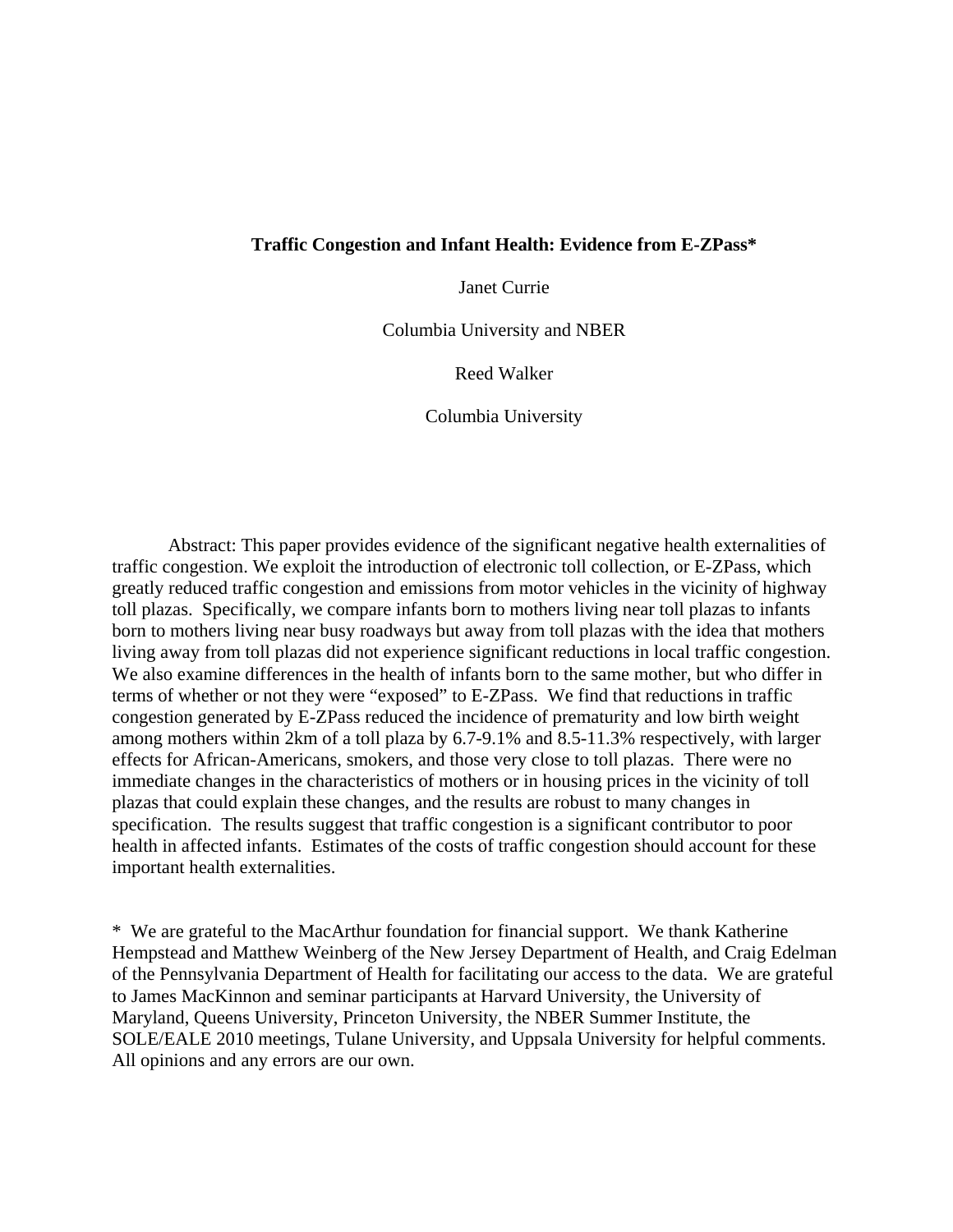Motor vehicles are a major source of air pollution. Nationally they are responsible for over 50% of carbon monoxide (CO), 34 percent of nitrogen oxide  $(NO<sub>2</sub>)$  and over 29 percent of hydrocarbon emissions in addition to as much as 10 percent of fine particulate matter emissions (Ernst et al., 2003). In urban areas, vehicles are the dominant source of these emissions. Furthermore, between 1980 and 2003 total vehicle miles traveled (VMT) in urban areas in the United States increased by 111% against an increase in urban lane-miles of only 51% (Bureau of Transportation Statistics, 2004). As a result, traffic congestion has steadily increased across the United States, causing 3.7 billion hours of delay by 2003 and wasting 2.3 billion gallons of motor fuel (Schrank and Lomax, 2005). Traditional estimates of the cost of congestion typically include delay costs (Vickrey, 1969), but they rarely address other congestion externalities such as the health effects of congestion.

This paper seeks to provide estimates of the health effects of traffic congestion by examining the effect of a policy change that caused a sharp drop in congestion (and therefore in the level of local motor vehicle emissions) within a relatively short time frame at different sites across the northeastern United States. Engineering studies suggest that the introduction of electronic toll collection (ETC) technology, called E-ZPass in the Northeast, sharply reduced delays at toll plazas and pollution caused by idling, decelerating, and accelerating. We study the effect of E-ZPass, and thus the sharp reductions in local traffic congestion, on the health of infants born to mothers living near toll plazas.

This question is of interest for three reasons. First, there is increasing evidence of the long-term effects of poor health at birth on future outcomes. For example, low birth weight has been linked to future health problems and lower educational attainment (see Currie (2009) for a summary of this research). The debate over the costs and benefits of emission controls and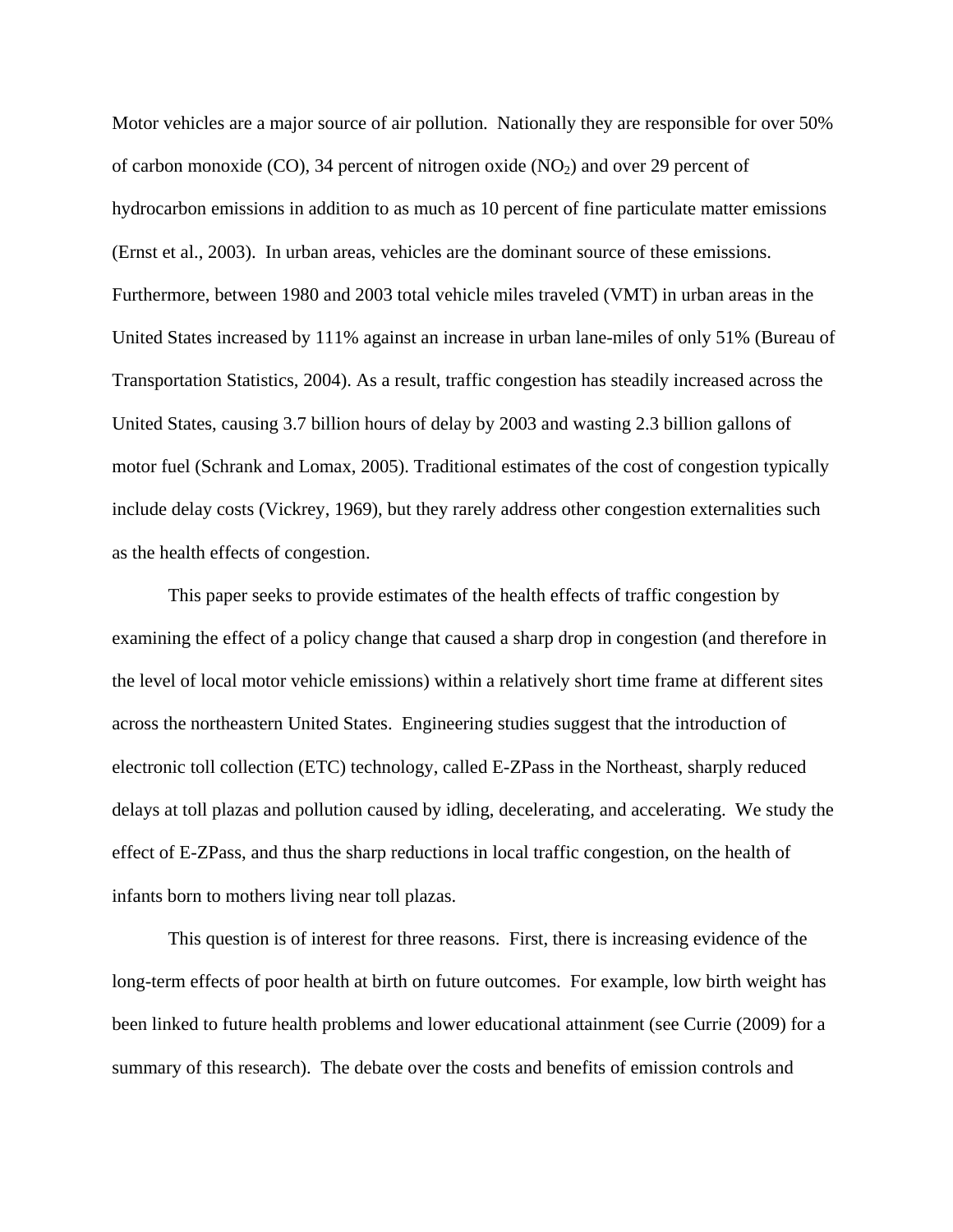traffic congestion policies could be significantly impacted by evidence that traffic congestion has a deleterious effect on fetal health. Second, the study of newborns overcomes several difficulties in making the connection between pollution and health because, unlike adult diseases that may reflect pollution exposure that occurred many years ago, the link between cause and effect is immediate. Third, E-ZPass is an interesting policy experiment because, while pollution control was an important consideration for policy makers, the main motive for consumers to sign up for E-ZPass is to reduce travel time. Hence, E-ZPass offers an example of achieving reductions in pollution by bundling emissions reductions with something consumers perhaps value more highly such as reduced travel time.

 Our analysis improves upon much of the previous research linking air pollution to fetal health as well as on the somewhat smaller literature focusing specifically on the relationship between residential proximity to busy roadways and poor pregnancy outcomes. Since air pollution is not randomly assigned, studies that attempt to compare health outcomes for populations exposed to differing pollution levels may not be adequately controlling for confounding determinants of health. Since air quality is capitalized into housing prices (see Chay and Greenstone, 2003) families with higher incomes or preferences for cleaner air are likely to sort into locations with better air quality, and failure to account for this sorting will lead to overestimates of the effects of pollution. Alternatively, pollution levels are higher in urban areas where there are often more educated individuals with better access to health care, which can cause underestimates of the true effects of pollution on health.

In the absence of a randomized trial, we exploit a policy change that created large local and persistent reductions in traffic congestion and traffic related air emissions for certain segments along a highway. We compare the infant health outcomes of those living near an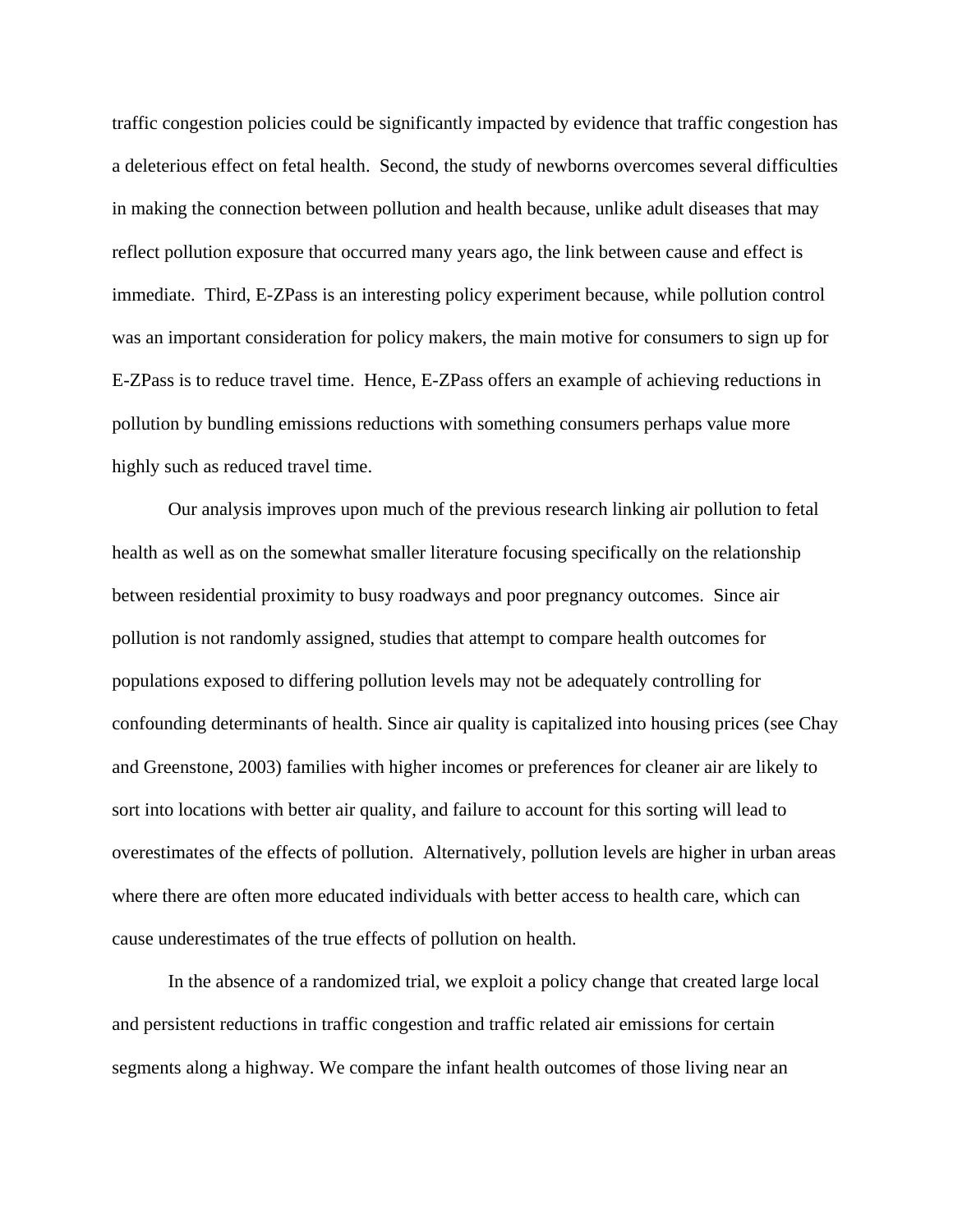electronic toll plaza before and after implementation of E-ZPass to those living near a major highway but further away from a toll plaza. Specifically, we compare mothers within 2 kilometers of a toll plaza to mothers who are between 2 and 10 km from a toll plaza but still within 3 kilometers of a major highway before and after the adoption of E-ZPass in New Jersey and Pennsylvania.

New Jersey and Pennsylvania provide a compelling setting for our particular research design. First, both New Jersey and Pennsylvania are heavily populated, with New Jersey being the most densely populated state in the United States and Pennsylvania being the sixth most populous state in the country. As a result, these two states have some of the busiest interstate systems in the country, systems that also happen to be densely surrounded by residential housing. Furthermore, we know the exact addresses of mothers, in contrast to many observational studies which approximate the individual's location as the centroid of a geographic area or by computing average pollution levels within the geographic area. This information enables us to improve on the assignment of pollution exposure. Lastly, E-ZPass adoption and take up was extremely quick, and the reductions in congestion spillover to all automobiles, not just those registered with E-ZPass (New Jersey Transit Authority, 2001).

Our difference-in-differences research design relies on the assumption that the characteristics of mothers near a toll plaza change over time in a way that is comparable to those of other mothers who live further away from a plaza but still close to a major highway. We test this assumption by examining the way that observable characteristics of the two groups of mothers and housing prices change before and after E-ZPass adoption. We also estimate a range of alternative specifications in an effort to control for unobserved characteristics of mothers and neighborhoods that could confound our estimates.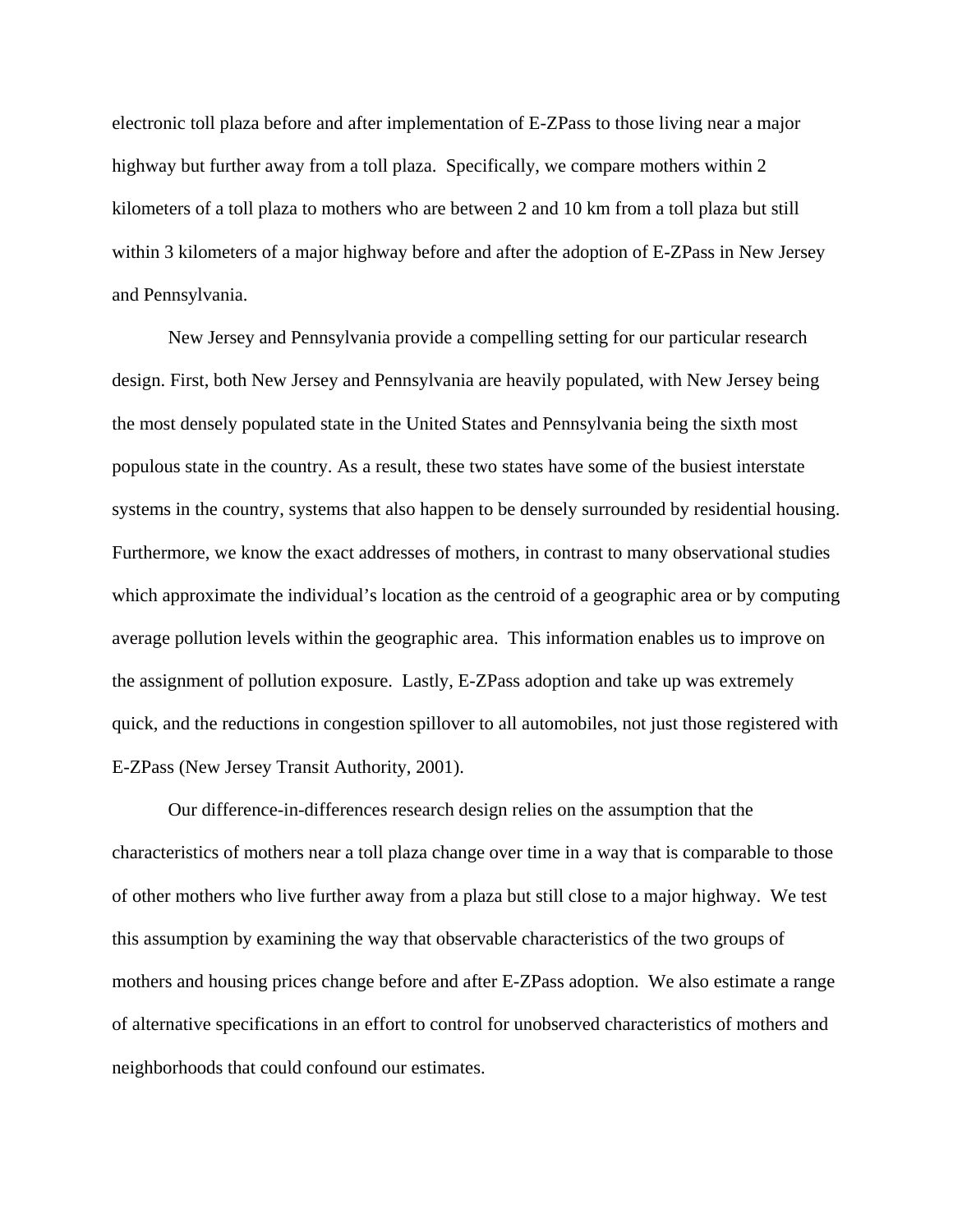We find significant effects on infant health. The difference-in-difference models suggest that prematurity fell by 6.7-9.16% among mothers within 2km of a toll plaza, while the incidence of low birth weight fell by 8.5-11.3%. We argue that these are large but not implausible effects given previous studies. In contrast, we find that there are no significant effects of E-ZPass adoption on the demographic characteristics of mothers in the vicinity of a toll plaza. We also find no immediate effect on housing prices, suggesting that the composition of women giving birth near toll plazas shows little change in the immediate aftermath of E-ZPass adoption (though of course it might change more over time).

 The rest of the paper is laid out as follows: Section I provides necessary background. Section II describes our methods, while data are described in Section III. Section IV presents our results. Section VI discusses the magnitude of the effects we find, and Section V details our conclusions.

### I. Background

Many studies suggest an association between air pollution and fetal health.<sup>1</sup> Mattison et al. (2003) and Glinianaia et al. (2004) summarize much of the literature. For more recent papers see for example Currie et al. (2009); Dugandzic et al. (2006); Huynh et al. (2006); Karr et al. (2009); Lee et al. (2008); Leem et al. (2006); Liu et al. (2007); Parker et al. (2005); Salam et al. (2005); Ritz et al. (2006); Wilhelm and Ritz (2005); Woodruff et al. (2008). Since traffic is a major contributor to air pollution, several studies have focused specifically on the effects of exposure to motor vehicle exhaust (see Wilhelm and Ritz (2003); Ponce et al. (2005); Brauer et

<sup>&</sup>lt;sup>1</sup> There is also a large literature linking air pollution and child health, some of it focusing on the effects of traffic on child health. See Schwartz (2004) and Glinianaia et al. (2004b) for reviews.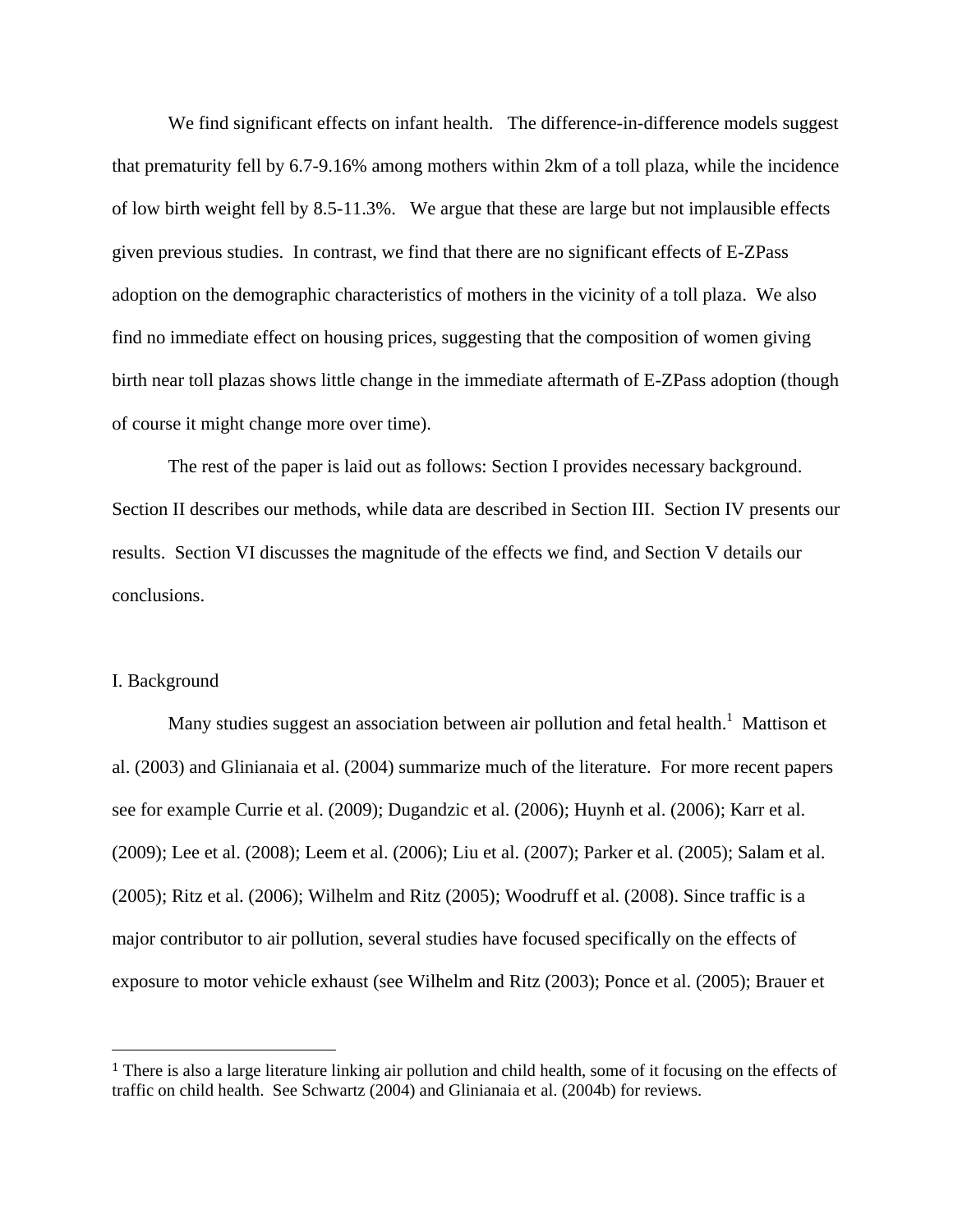al. (2008); Slama et al. (2007); Beatty and Shimshack (2009); Knittel, Miller, and Sanders (2009)).

At the same time, researchers have documented many differences between people who are exposed to high volumes of traffic and others (Gunier et al, 2003). A correlational study cannot demonstrate that the effect of pollution is causal. Women living close to busy roadways are more likely to have other characteristics that are linked to poor pregnancy outcomes such as lower income, education, and probabilities of being married, and a higher probability of being a teen mother. This is partly because wealthier people are more likely to move away from pollution. Depro and Timmins (2008) show that gains in wealth from appreciating housing values during the 1990s allowed households in San Francisco to move to cleaner areas. Banzhaf and Walsh (2008) show that neighborhoods experiencing improvements in environmental quality tend to gain population while the converse is also true.

Most previous studies include a minimal set of controls for potential confounders. Families with higher incomes or greater preferences for cleaner air may be more likely to sort into neighborhoods with better air quality. These families are also likely to provide other investments in their children, so that fetuses exposed to lower levels of pollution also receive more family inputs, such as better quality prenatal care or less maternal stress. If these factors are unaccounted for, then the estimated effects of pollution may be biased upwards. Alternatively, emission sources tend to be located in urban areas, and individuals in urban areas may be more educated and have better access to health care, factors that may improve health. Omitting these factors would lead to a downward bias in the estimated effects of pollution, suggesting that the overall direction of bias from confounding is unclear.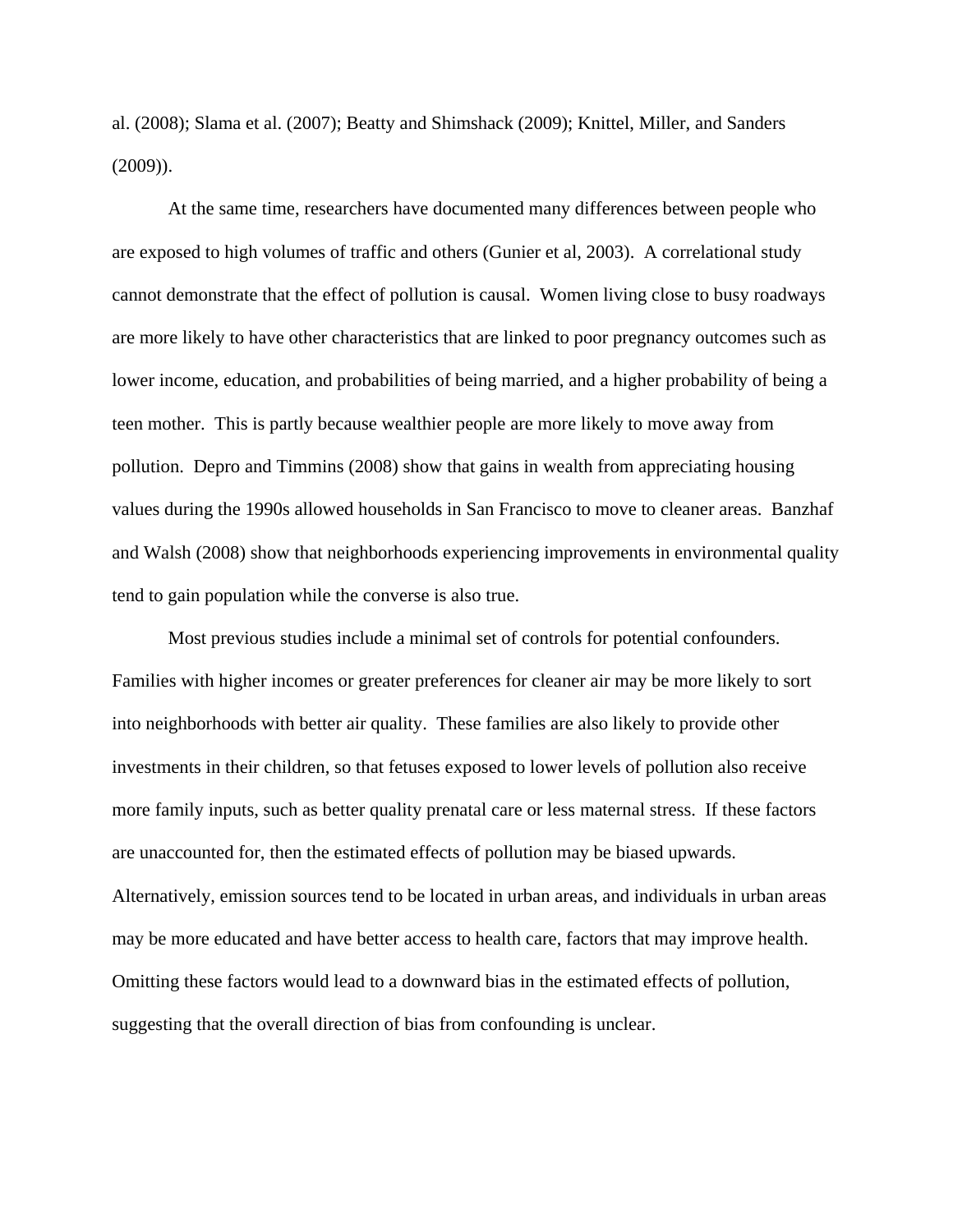Several previous studies are especially relevant to our work because they address the problem of omitted confounders by focusing on "natural experiments." Chay and Greenstone [2003a,b] examine the implementation of the Clean Air Act of 1970 and the recession of the early 1980s. Both events induced sharper reductions in particulates in some counties than in others, and they use this exogenous variation in pollution at the county-year level to identify its effects. They estimate that a one unit decline in particulates caused by the implementation of the Clean Air Act (or by recession) led to between five and eight (four and seven) fewer infant deaths per 100,000 live births. They also find some evidence that declines in Total Suspended Particles (TSPs) led to reductions in the incidence of low birth weight. However, the levels of particulates studied by Chay and Greenstone are much higher than those prevalent today; for example, PM10 levels have fallen by nearly 50 percent from 1980 to 2000. Furthermore, only TSPs were measured during the time period they examine, which precludes the examination of other pollutants that are found in motor vehicle exhaust.

Other studies that are similar in spirit include a sequence of papers by Pope and his collaborators, who investigated the health effects of the temporary closing of a Utah steel mill (Pope, 1989; Ransom and Pope, 1992; Pope, Schwartz, and Ransom, 1992) and Friedman et al. (2001) who examine the effect of changes in traffic patterns in Atlanta due to the 1996 Olympic games. However, these studies did not look at fetal health. Parker et al. (2008) examine the effect of the Utah steel mill closure on preterm births and find that exposure to pollution from the mill increased the probability of preterm birth. This study however does not speak to the issue of effects of traffic congestion on infant health.

Currie, Neidell, and Schmeider (2008) examine the effects of several pollutants on fetal health in New Jersey using models that include maternal fixed effects to control for potential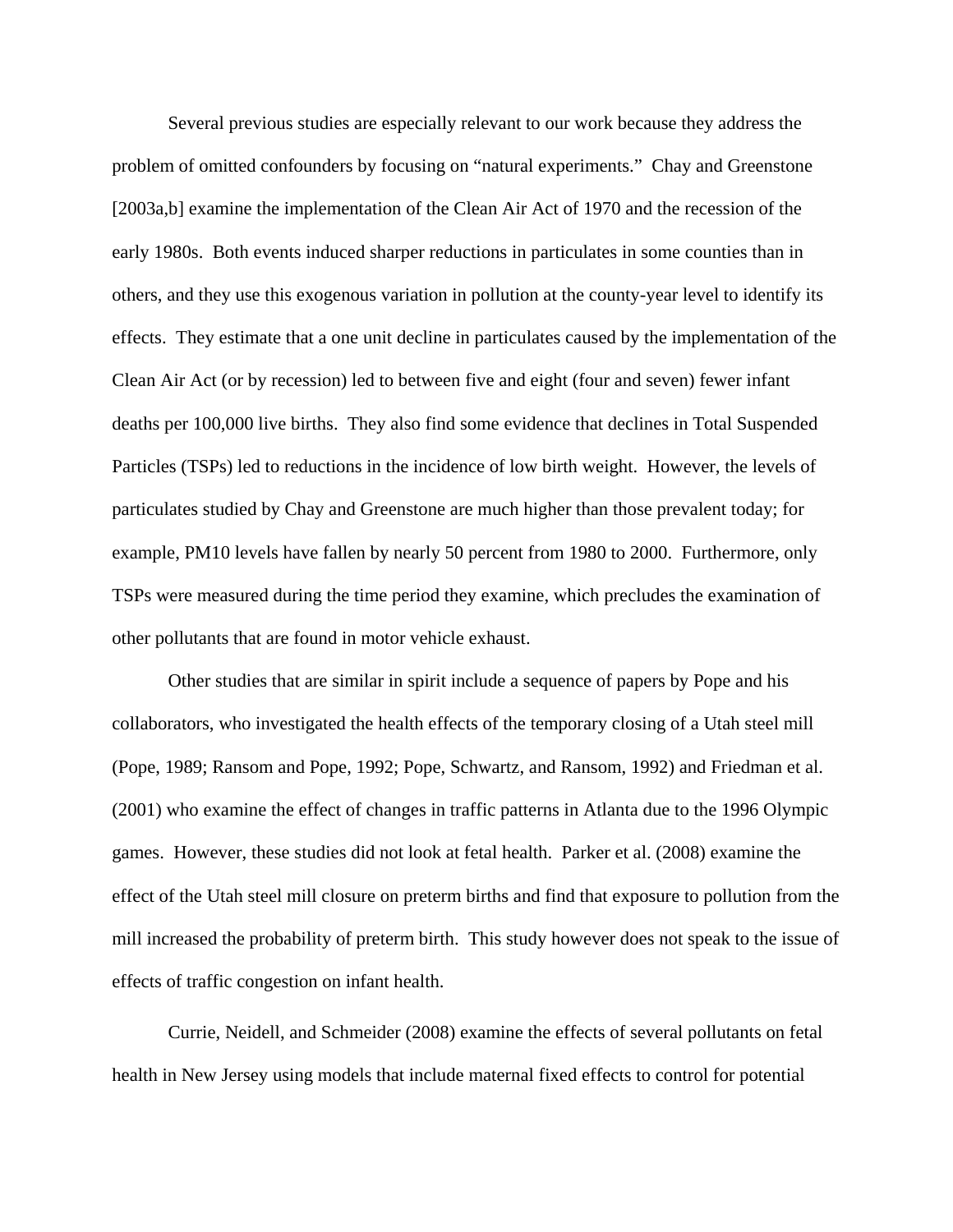confounders. They find that CO is particularly implicated in negative birth outcomes. In pregnant women, exposure to CO reduces the availability of oxygen to be transported to the fetus. Carbon monoxide readily crosses the placenta and binds to fetal haemoglobin more readily than to maternal haemoglobin. It is cleared from fetal blood more slowly than from maternal blood, leading to concentrations that may be 10 to 15 percent higher in the fetus's blood than in the mother's. Indeed, much of the negative effect of smoking on infant health is believed to be due to the CO contained in cigarette smoke (World Health Organization, 2000). Hence, a significant effect of E-ZPass on CO alone would be expected to have a significant positive effect on fetal health.

E-ZPass is an electronic toll collection system that allows vehicles equipped with a special windshield-mounted tag to drive through designated toll lanes without stopping to manually pay a toll. The benefits include time saved, reduced fuel consumption, and reductions in harmful emissions caused by idling and acceleration at toll plazas. In addition, the air quality benefits are thought to be large enough that some counties have introduced ETC explicitly in order to meet pollution migitation requirements under the Clean Air Act (Saka et al. 2000).

Engineering estimates of the reduction in pollution with E-ZPass adoption vary. They are typically based on a combination of traffic count data, and measures of the extent to which reducing the idling, deceleration and acceleration around toll plazas would reduce emissions for a given vehicle mix. For example, Saka et al. (2000) compared data on traffic flows through manned toll lanes and electronic toll collection lanes at one toll plaza at a single point in time and estimated that reductions in queuing, decelerations and accelerations in the ETC lanes resulted in reductions of  $11\%$  for NO<sub>2</sub> and a decrease of more than 40% for hydrocarbons and CO relative to emissions in the manned lanes. A similar study of the George Washington Bridge toll plaza,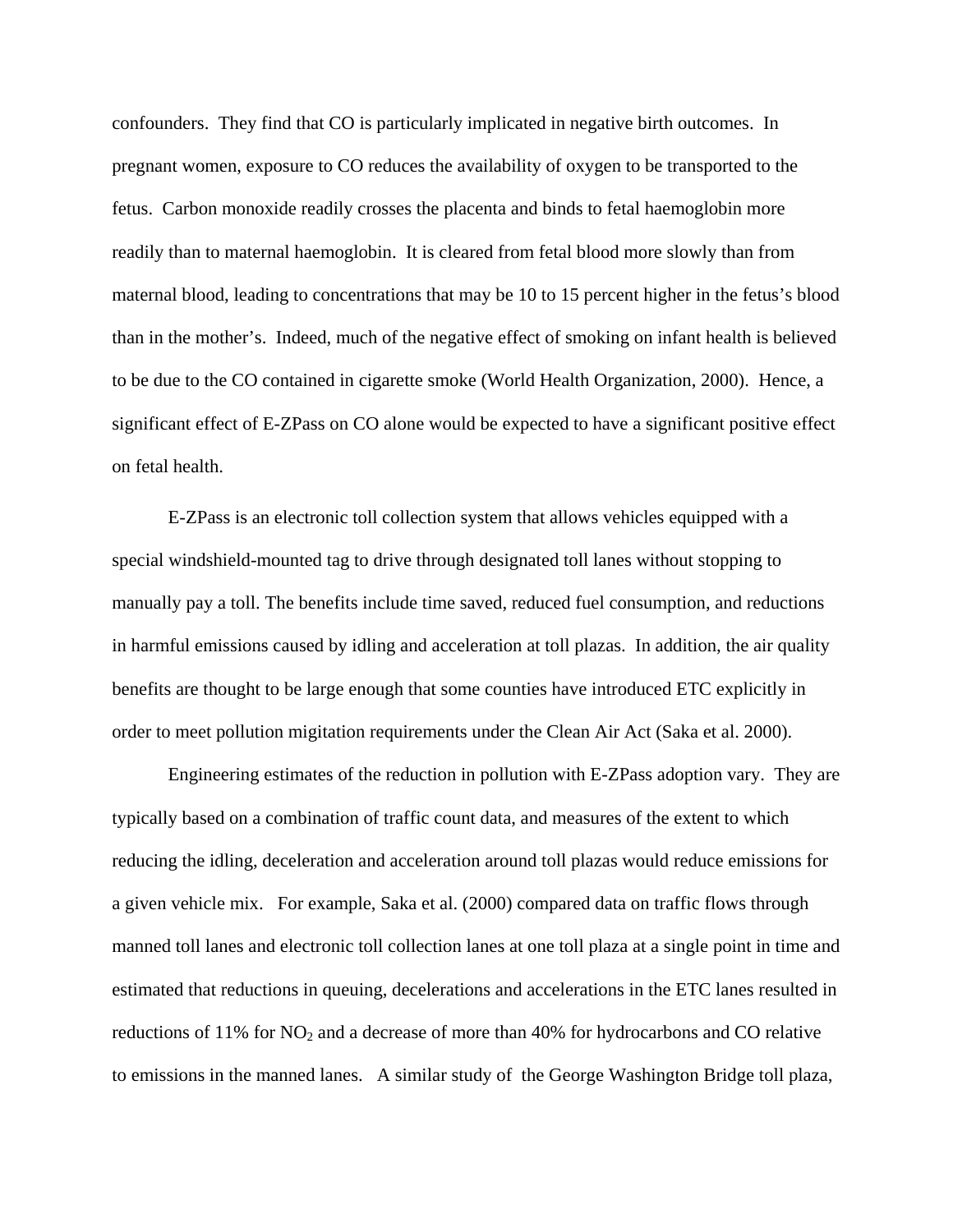one of those included in this study, by Venigalla and Krimmer (2007), estimated that VOC, CO, and  $NO<sub>2</sub>$  emissions from trucks were reduced in the E-ZPass lanes by 30.8%, 23.5%, and 5.8%.

Although these studies suggest that E-ZPass could lead to substantial reductions in ambient pollution, these studies may over-estimate or under-estimate the extent of that reduction. For example, if reducing toll plaza delays encourages more people to drive rather than take public transit, then this may offset the reduction in pollution per-vehicle to some extent. Conversely, to the extent that drivers in non E-ZPass lanes also benefit from reduced congestion, comparing delays at E-ZPass and manual lanes will understate the benefits of E-ZPass. We were unable to find a study that measured pollution in the radius of a toll plaza before and after the introduction of ETC.

However, the New Jersey Turnpike Authority commissioned a study of the extent to which E-ZPass reduced total delays at toll plazas (New Jersey Turnpike Authority, 2001). This study used before and after data on traffic counts at each toll plaza, and measured the delays at toll plazas using video cameras. Evidently, the total delay is given by (number of vehicles)\*(delay per vehicle). This study concluded that total delay at toll plazas dropped by 85% after the implementation of E-ZPass, saving 1.8 million hours of delay for cars, and 231,000 hours of delay for trucks in the year after adoption. If pollution around the toll plaza is proportional to these delays, then it is reasonable to conclude that it was also reduced considerably. The report estimated that E-ZPass reduced emissions of  $NO<sub>2</sub>$  by .056 tons per day, or 20.4 tons per year. In 2002, mobile on-road sources emitted approximately 300 tons of  $NO<sub>2</sub>$ per year (New Jersey Department of Environmental Protection, undated). Hence, a crude estimate is that E-ZPass reduced  $NO<sub>2</sub>$  emissions from traffic by about 6.8%. Unfortunately, the EPA's air quality monitors are placed throughout the state such that there is only one monitor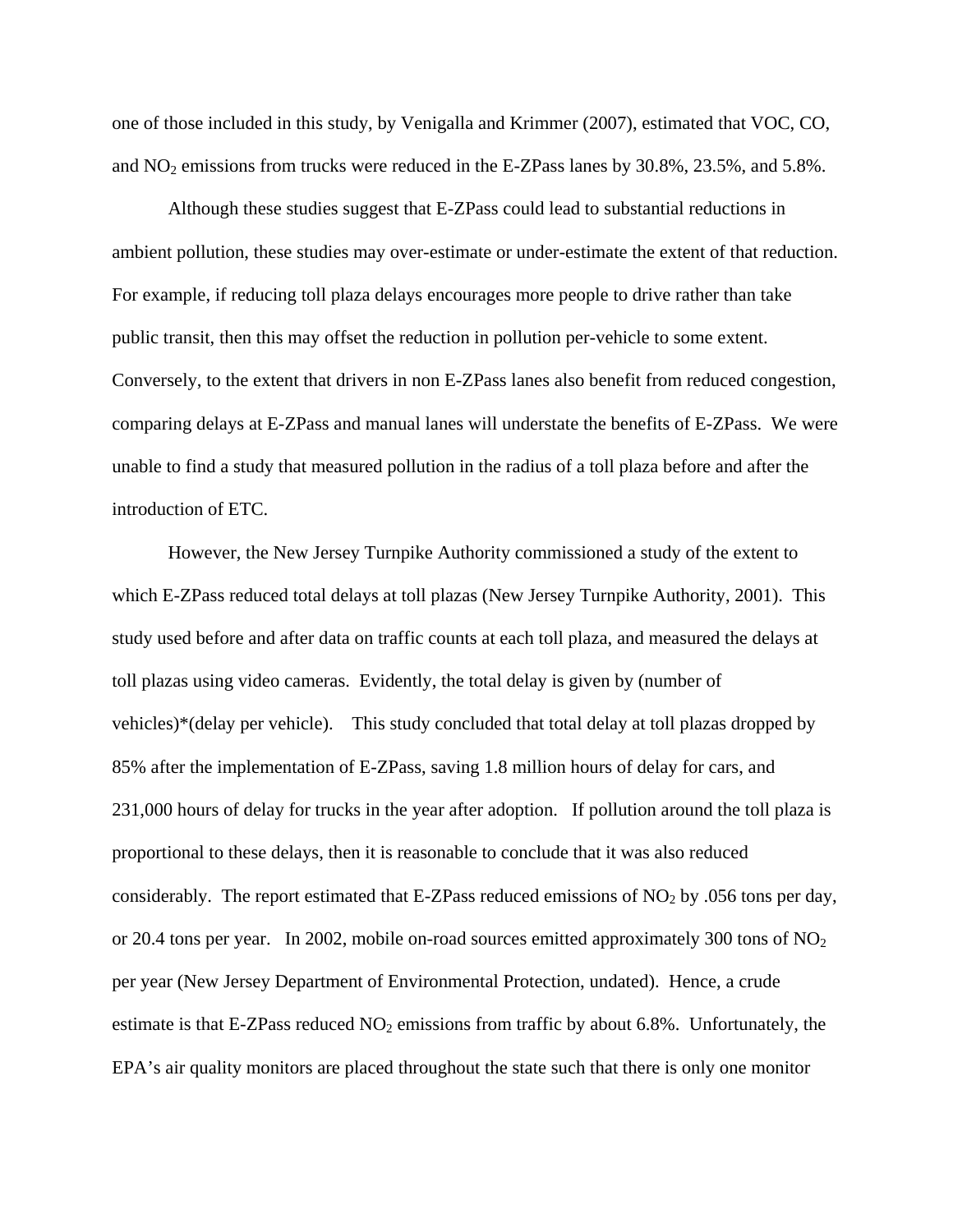located near a toll plaza in our study area. Furthermore, this particular monitor only measures  $NO<sub>2</sub>$  and  $SO<sub>2</sub>$ . Nevertheless we show evidence that suggests a sharp decline in  $NO<sub>2</sub>$  levels following E-ZPass adoption. This is in contrast to  $SO<sub>2</sub>$  levels at the same monitor, for which we see no noticeable decline. This is consistent with the fact that cars produce a large percentage of local  $NO<sub>2</sub>$  emissions, while they are responsible for a very small fraction of  $SO<sub>2</sub>$  emissions.

An important unresolved question is how far elevated pollution levels extend from highways or toll plazas? Most studies have focused on areas 100 to 500 meters from a roadway. However, Hu et al (2009) find evidence that pollution from the 405 Freeway in Los Angeles is found up to 2,600 meters from the roadway. Moreover, their study was conducted in the hours before sunrise, when traffic volumes are relatively light, but most people are in their homes. We investigate this issue below.

We focus on the implementation of E-ZPass on three major state tollways in New Jersey and Pennsylvania, the Pennsylvania Turnpike, the New Jersey Turnpike, and the Garden State Parkway. Portions of all three of these state highways rank nationally as some of the busiest in the country. In addition to these state tollways, we also use the major bridge and tunnel tolls connecting New Jersey to New York (George Washington Bridge, Lincoln Tunnel, and the Holland Tunnel). Each of these bridges and tunnels are extremely well traveled, transporting around 105 million, 42 million, and 35 million vehicles respectively. New Jersey has 38 toll plazas, 3 at bridge/tunnel entrances to New York City, 11 along the Garden State Parkway, 22 along the New Jersey Turnpike, and 2 along the Atlantic City Expressway. There are 60 toll plazas in Pennsylvania. Figure 1 shows the toll plazas and major highways that we use.

Our research design exploits the fact that E-ZPass was installed at different times and in different locations across the two states. The Port Authority of New York and New Jersey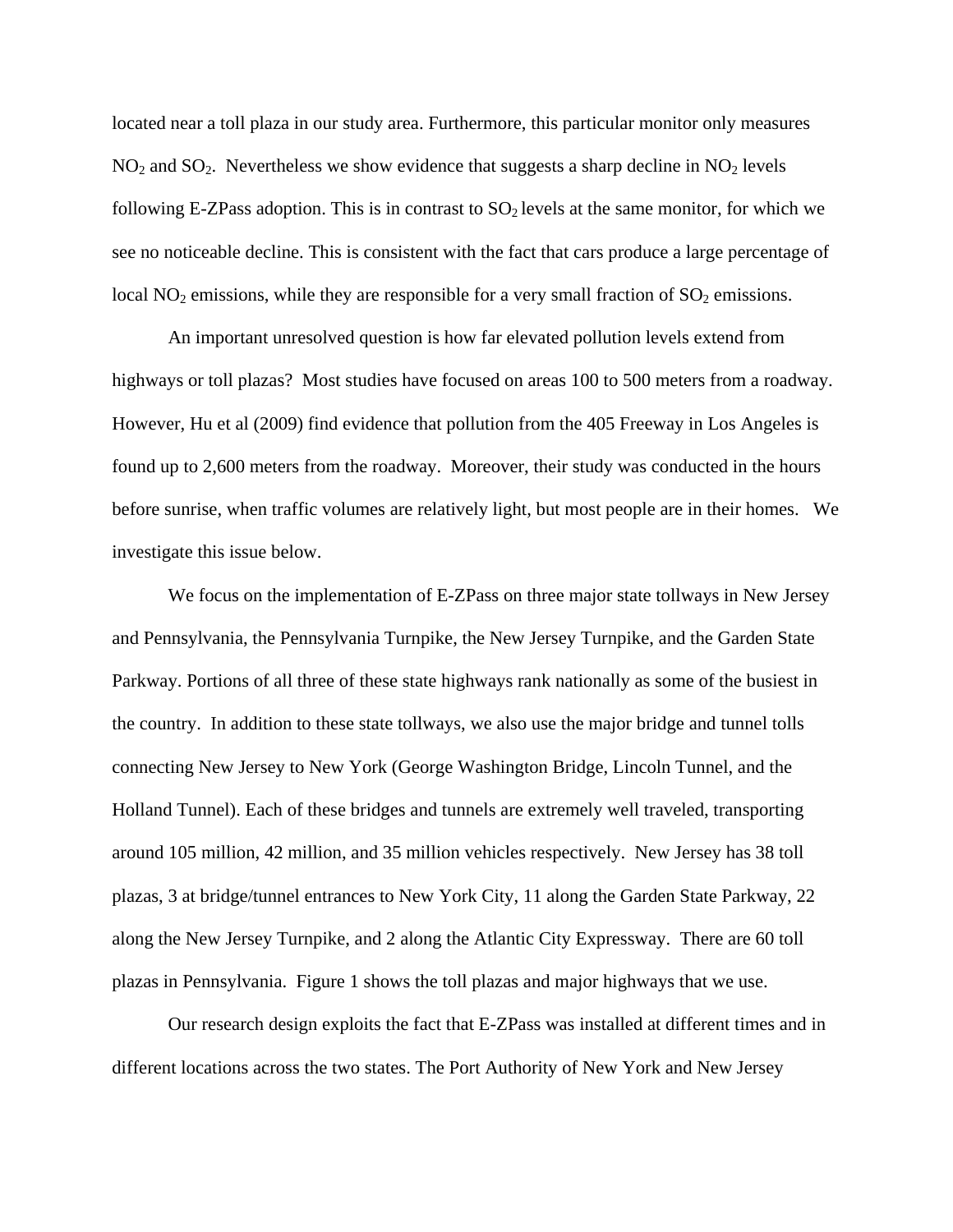implemented E-ZPass at the bridge and tunnels entering New York City in 1997. Soon after, New Jersey installed its first E-ZPass toll plazas on the Atlantic City Expressway. Starting in December 1999, New Jersey began installing E-ZPass on the Garden State Parkway. Throughout the course of the following year, toll plazas were added at the rate of 1 per month (working from North to South on the GSP), with the final plaza installed in August of 2000. In September 2000, the NJ Turnpike installed E-ZPass at all their toll collection terminals throughout the system. Similarly, the PA Turnpike installed most of their toll-plazas with E-ZPass in December 2000, with a major addition occurring in December of 2001. E-ZPass adoption and take up was extremely rapid. By early 2001 (1 year after implementation of the Garden State Parkway and NJ Turnpike), 1.3 million cars had been registered with E-ZPass in New Jersey.

### II. Data

Our main source of data for this study are Vital Statistics Natality records from Pennsylvania for 1997 to 2002 and for New Jersey for the years 1994 to 2003. Vital Statistics records are a very rich source of data that cover all births in the two states. They have both detailed information about health at birth and background information about the mother, including race, education, and marital status. We were able to make use of a confidential version of the data with the mother's address, and we were also able to match births to the same mother over time using information about the mother's name, race, and birth date. Like most previous studies of infant health, we focus on two birth outcomes, prematurity (defined as gestation less than 38 weeks) and low birth weight (defined as birth weight less than  $2500$  grams).<sup>2</sup>

<sup>2</sup> Outcomes such as infant deaths and congenital anomalies are much rarer, and when we restrict the data set to those who are within 2km of a toll plaza, there are insufficient cases in our data for us to be able to expect to see an effect.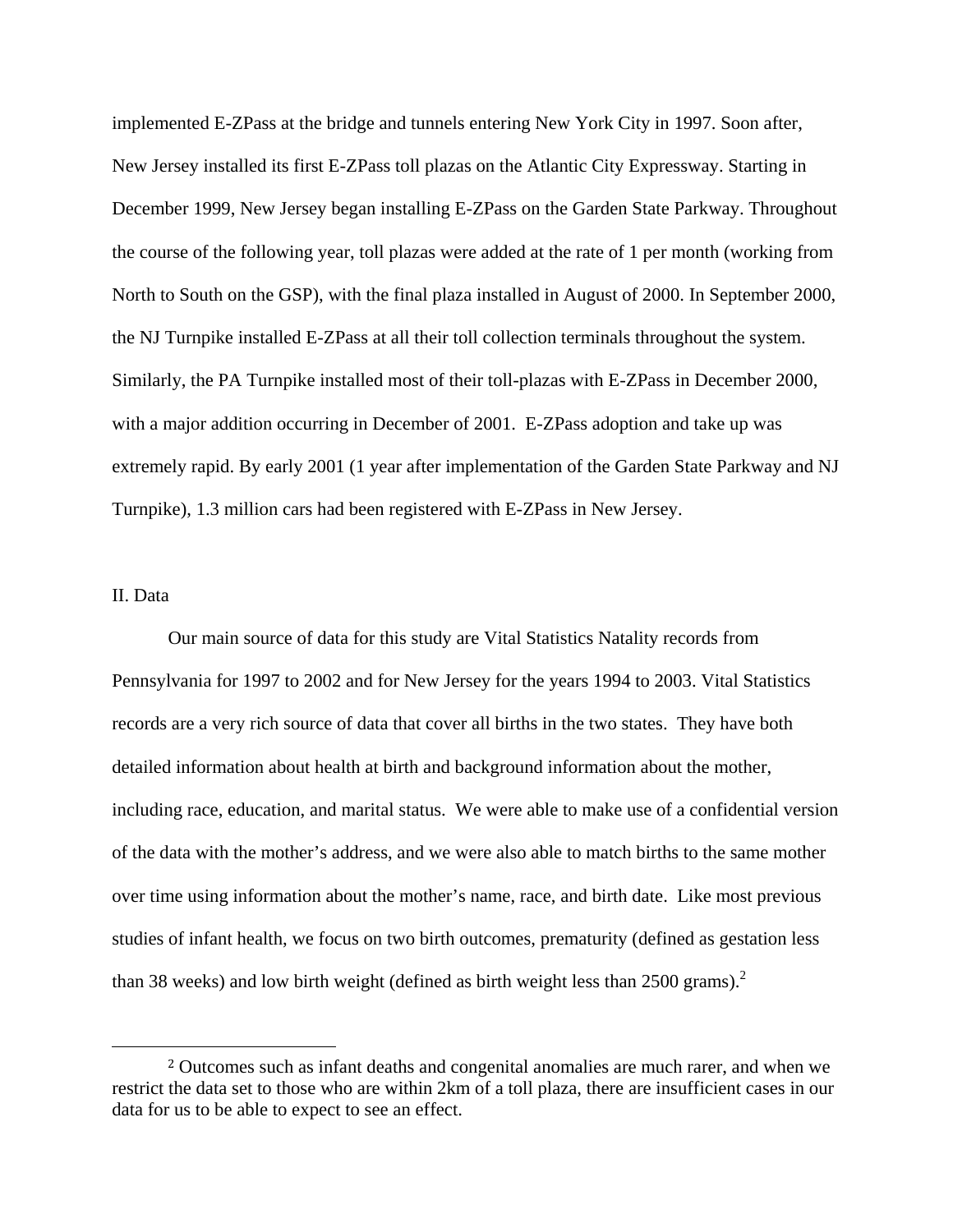Using this information, we first divided mothers into three groups: Those living within 2km of a toll plaza; those living within 3km of a major highway, but between 2km and 10km from a toll plaza; and those who lived 10km or more away from a toll plaza. Our treatment group in the difference-in-difference design is the mothers living within 2km of a toll plaza, while the control group is those who live close to a highway, but between 2km and 10km from a toll plaza. We drop mothers who live more than 10km away from a toll plaza. In total, we have 98 toll plazas that adopted electronic tolling in our sample. We also drop births that occurred more than 3 years before or after the E-ZPass conversion of the nearest plaza, in an effort to focus on births that occurred around the changes. All of the mothers in the sample are assigned to their nearest toll plaza, which effectively divides the states into 98 regions. We will include a fixed effect for each toll plaza/region in the model.

Figure 2 illustrates the way that we created the treatment and control groups. As one can see from the figure, there are many homes within the relevant radius of the toll plaza. Moreover, housing tends to follow the highway. The areas more than 2km away from either a toll plaza or the highway are somewhat less dense. We also repeat this procedure using mothers less than 1.5km from a toll plaza as the treatment group, comparing them to mothers who live within 3km of a highway but between 1.5 and 10km from a toll plaza.

In the analysis including mother fixed effects, we select the sample differently. Specifically, we keep only mothers with more than one birth in our data. We then restrict the sample to only mothers who have had at least one child born within 2km of a toll plaza, since only these mothers can help to identify the effects of E-ZPass. (The other mothers could in principal identify some of the other coefficients in the model, but as we show below, they have

<u> 1989 - Andrea San Andrea San Andrea San Andrea San Andrea San Andrea San Andrea San Andrea San Andrea San An</u>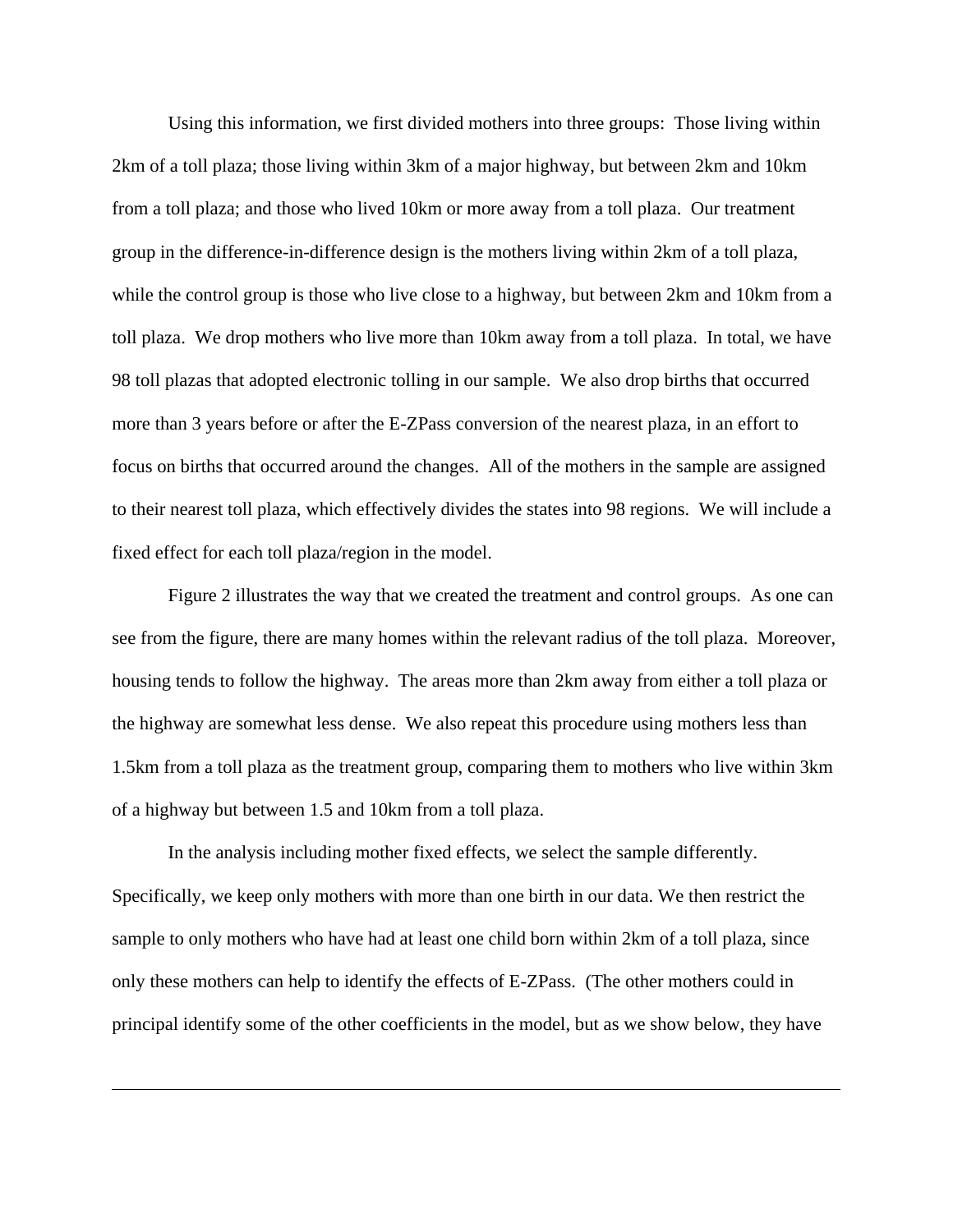quite different average characteristics so we prefer to exclude them). We use all available years of sample data, in order to maximize the number of women we observe with two or more children.

We obtained data on housing prices in New Jersey from 1989 to 2009 by submitting an open access records request. In addition to the sales date and price, these data include information about address, square footage, age of structures, whether the unit is a condominium, assessed value of the land, and assessed value of the structures. We will use these data to see if housing prices changed in the neighborhood of toll plazas in response to amenity benefits generated from reduced traffic congestion and increased air quality surrounding E-ZPass implementation.

Means of the outcomes we examine (prematurity and low birth weight) and of the independent variables are shown in Table 1 for all of these groups. Panel A shows means for the treatment and control group used in the difference-in-differences analysis. For the control group, "before" and "after" are assigned on the basis of when the closest toll plaza converted to E-ZPass. The last column of Panel A shows means for mothers who live more than 10km from a toll plaza. They are less likely to have a premature birth, and their babies are less likely to be low birth weight. They are also less likely to be black or Hispanic. These mothers are omitted from our difference-in-difference analysis.

The treatment and control groups are similar to each other before the adoption of E-ZPass except in terms of racial composition: Mothers close to toll plazas are much more likely to be Hispanic and somewhat less likely to be African-American than other mothers. Mothers close to toll plazas are also less likely to have smoked during the pregnancy. These differences have potentially important implications for our analysis, since other things being equal, African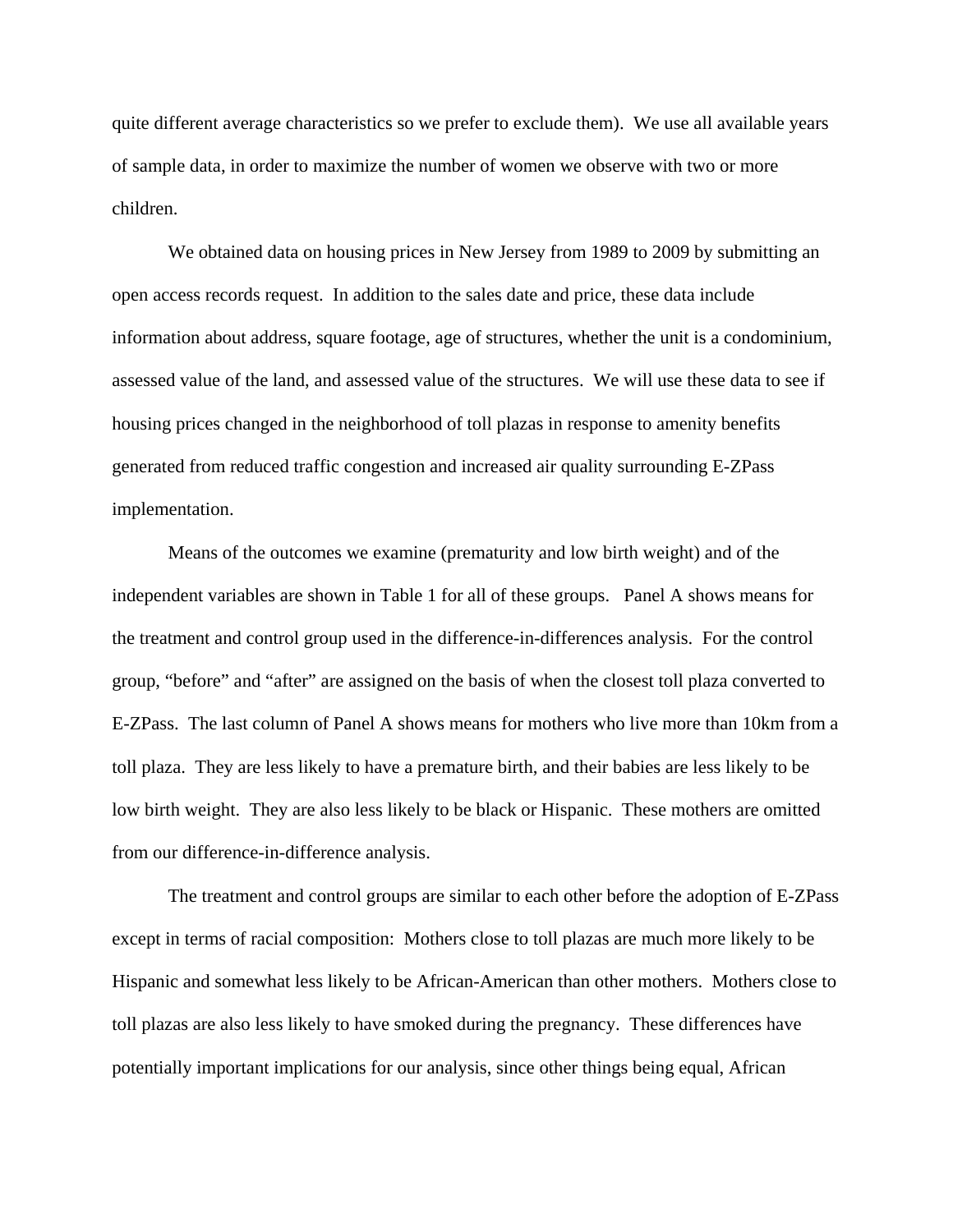Americans and smokers tend to have worse birth outcomes than others. Hence, it is important to control for these differences, and we will also examine these subgroups separately.

In terms of before and after trends, both areas show increases in the fraction of births to Hispanic and African-American mothers, and decreases in the fraction of births to smokers and teen mothers over time. The fraction of births that were premature rose over time, especially in the control areas. The fraction of births that were low birth weight showed a slight decrease in the treatment area near toll plazas, but an increase in the control areas. These patterns reflect national time trends in the demographic characteristics of new mothers and in birth outcomes. We can use these means tables to do a crude difference in difference comparison. Such a comparison suggests that prematurity and low birth weight fell by about 7% in areas less than 2km from a toll plaza after E-ZPass. Appendix Table 1 shows changes in mean outcomes when the treatment group is restricted to those who were within 1.5km of a toll plaza.

Panel B of Table 1 shows means for the sample that we use in the mother fixed effects analysis. Panel B shows that in general, the mothers with more than one birth in the sample have somewhat better birth outcomes—their children are less likely to be premature or low birth weight than in the full sample of children (Panel A). The sample of women who have more than one birth and who ever had a child within 2 km of a toll plaza changes over time. Comparing columns 1 and 2 shows that over time this population has become more Hispanic, less educated, and somewhat more likely to be having a higher order birth. Columns 3 and 4 of Panel B show that the population of women who never had a birth within 2 km of a plaza are quite different they are less likely to be Hispanic, the sample tends to gain education over time, and (not surprisingly) lives further from a highway.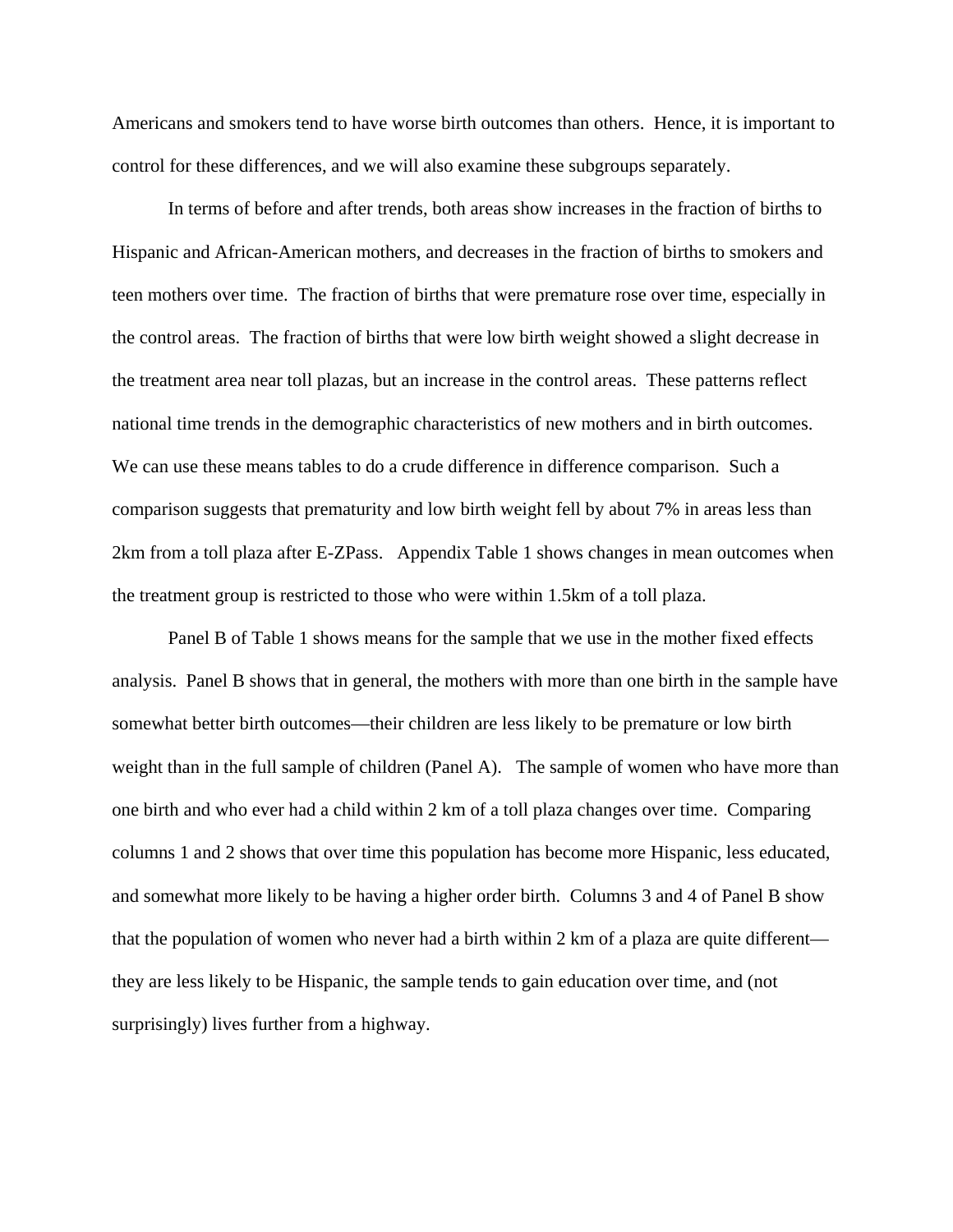Panel C shows means from the housing sales data. All prices were deflated by the CPI into 1993 dollars. Comparing columns 1 and 3 suggests that sales prices were similar in areas close to toll plazas and a little further away from toll plazas before E-ZPass, but that prices increased faster near toll plazas after adoption. The same comparison is shown for the area within 1.5km of a toll plaza and areas 1.5-10km away from toll plazas in Appendix Table 1. We show below that controlling for a fairly minimal set of covariates (month and year of sale, square footage, age of structure, municipality and whether it is a condominium) reduces this estimate to statistical insignificance. Still, the idea that prices may have increased, thereby changing the composition of mothers in the neighborhood provides a motivation for the models we estimate below including mother fixed effects.

 Figures 3 to 6 provide more nuanced pictures of the relationship between E-ZPass adoption, birth weight, and prematurity. Figures 3 and 4 focus on mothers within 2km of a toll plaza and take the average values over .1km bins before and after E-ZPass. Figure 3 shows that there is a dramatic reduction in low birth weight after E-ZPass in the area closest to the toll plaza. The reduction tapers off and the lines cross at a little after 1km. Figure 4 shows a similar pattern for prematurity, although here the lines cross at about 1.5 km from the toll plaza.

 Figures 5 and 6 compare low birth weight and prematurity in households more than 1.5km from a toll plaza and households less than 1.5km from a toll plaza in the days before and after E-ZPass. These figures indicate a higher incidence of low birth weight in the 500 days prior to E-ZPass adoption in the area near the toll plaza. Around the time of E-ZPass adoption, the incidence of low birth weight near toll plazas begins to decline dramatically, and falls below the control rate soon after adoption. Figure 6 shows increasing rates of prematurity in both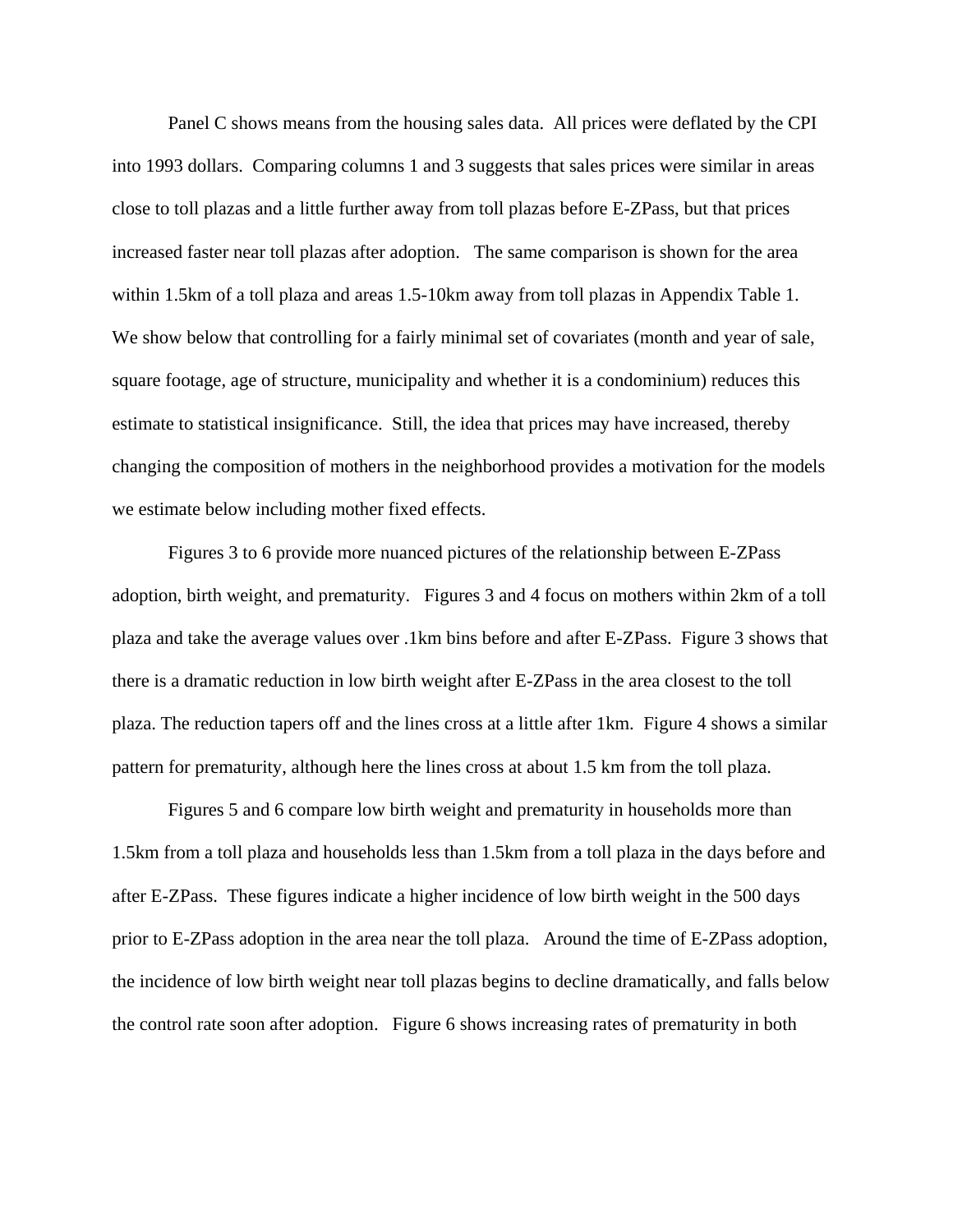mothers near toll plazas and mothers further away. Around the time of E-ZPass adoption, the rate of prematurity begins to fall for the near toll plaza group.

 It is noticeable that in both figures, the incidence of poor outcomes begins to decline slightly before the official date of E-ZPass adoption. We believe that this slight discrepancy in the timing may be explained by E-ZPass construction. Prior to the official opening date, each plaza had to be adapted for E-ZPass. The New Jersey E-ZPass contract included the installation of fiber optic communications networks, patron fare displays, E-ZPass toll plaza signs and road stripping at a cost of \$500 million (New Jersey Department of Transportation, 1998). In one recent example, the toll plaza for the I-78 Toll Bridge is being upgraded to E-ZPass. Construction is scheduled to take place between early January 2010 and Memorial Day, approximately 5 months.<sup>3</sup> In the meantime, commuters are being advised to use an alternative route so that traffic may be lighter than usual near this plaza (Warren Reporter, 2010).

#### III. Methods

 To implement our difference-in-difference estimator, we begin by testing the assumptions for the estimator to be valid, namely that any trends in the observable characteristics of mothers are the same across both treatment and control groups. The models for these specification checks take the following form:

(1)  $Mom\_Char_{it} = a + b_1E-ZPass_{it} + b_2Close_{it} + b_3Plaza_{it} + b_4E-ZPass*Close_{it} + b_5Year + b_6$  $Month + b_7 Distance_{it} + e_{it}$ 

<sup>3</sup> The construction includes: partial demolition and removal of the canopy over a portion of the toll plaza; new overhead sign structures, construction of a canopy over the new open road tolling lanes to house the ETC array; the construction of a concrete barrier to separate the ETC lanes from the others; restriping; and the construction of electrical systems to support the ETC equipment (Delaware River Joint Toll Bridge Commission, 2009).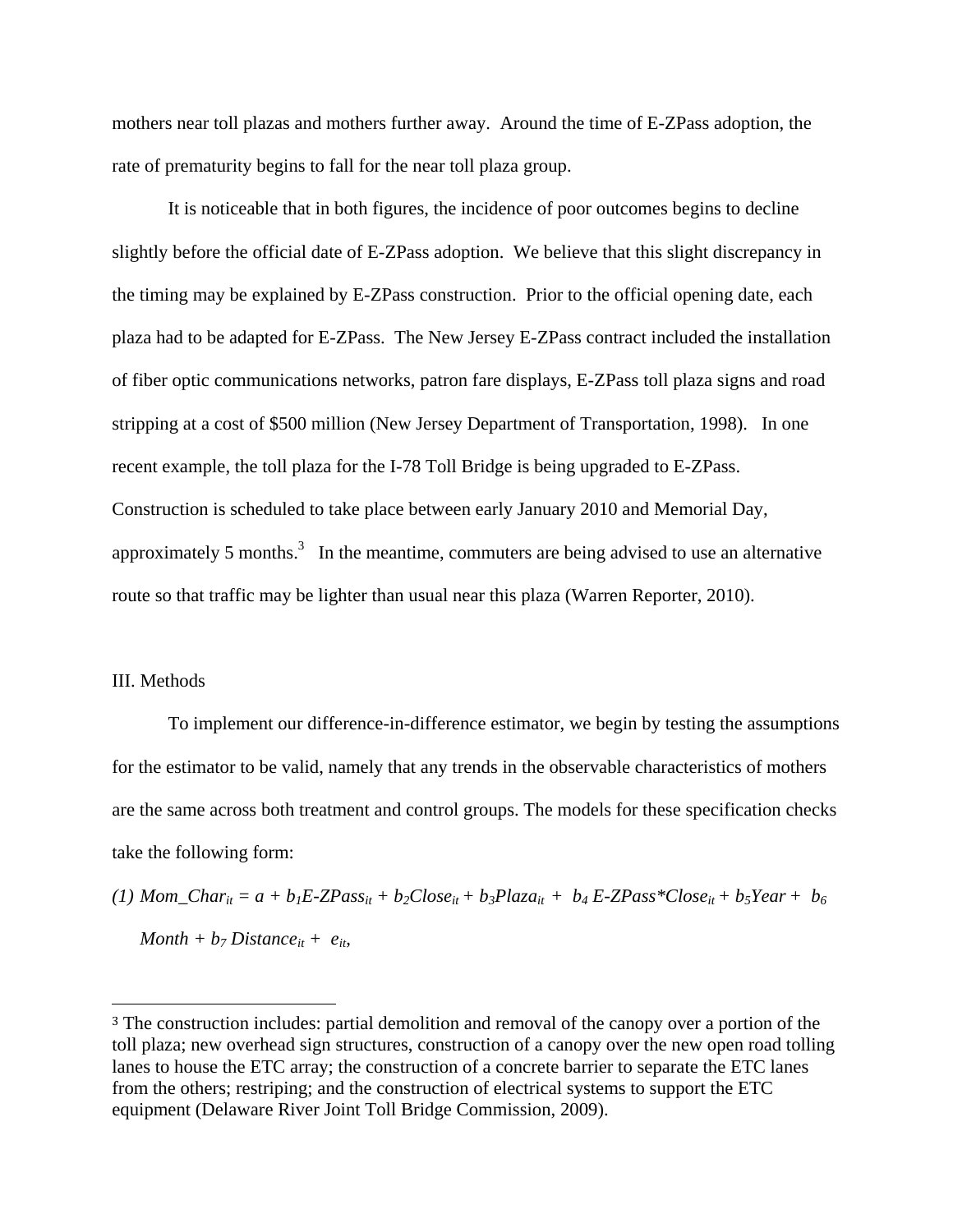where *Mom\_Char<sub>it</sub>* are indicators for mother i's race or ethnicity, her education, teen motherhood, and whether she smoked during pregnancy t. *E-ZPass* is an indicator equal to one if the closest toll plaza has implemented E-ZPass, *Close<sub>it</sub>* is an indicator equal to one if the mother lived within 2km (or 1.5km) of a toll plaza, and *Plaza<sub>it</sub>* is a series of indicators for the closest toll plaza. This indicator is designed to capture any unobserved, time-invariant characteristics of each of the 98 toll plaza sample region. The coefficient of interest is that on the interaction between  $E$ -*ZPass<sub>it</sub>* and *Close<sub>it</sub>*. We also include indicators for the year and month to allow for systematic trends, such as the increase in minority mothers. Finally, we control for linear distance from a busy roadway. Standard errors are clustered at the level of the toll plaza, to allow for correlations in the errors of mothers around each plaza. If we saw that maternal characteristics changed in some systematic way following the introduction of E-ZPass, then we would need to take account of this selection when assessing the effects of E-ZPass on health outcomes.

 We also estimate models of the effects of E-ZPass on housing prices. These models are similar to (1) above except that they control for whether it is a condominium, age (in categories, including missing), square footage (in categories, including missing), fixed effects for the municipality, and year and month of sale. We have also estimated models that control for the ratio of assessed structure to land values, with similar results.

 Our baseline models examining the effects of E-ZPass on the probabilities of low birth weight and prematurity are similar to equation (1). The estimated equation takes the following form:

(2)  $\textit{Outcome}_{it} = a + b_1E\text{-}ZPass_{it} + b_2Close_{it} + b_3Plaza_{it} + b_4E\text{-}ZPass_{it} *Close_{it} + b_5Year +$  $b_6$ *Month* +  $b_7X_{it}$  +  $b_8$  *Distance*<sub>it</sub> +  $e_{it}$ ,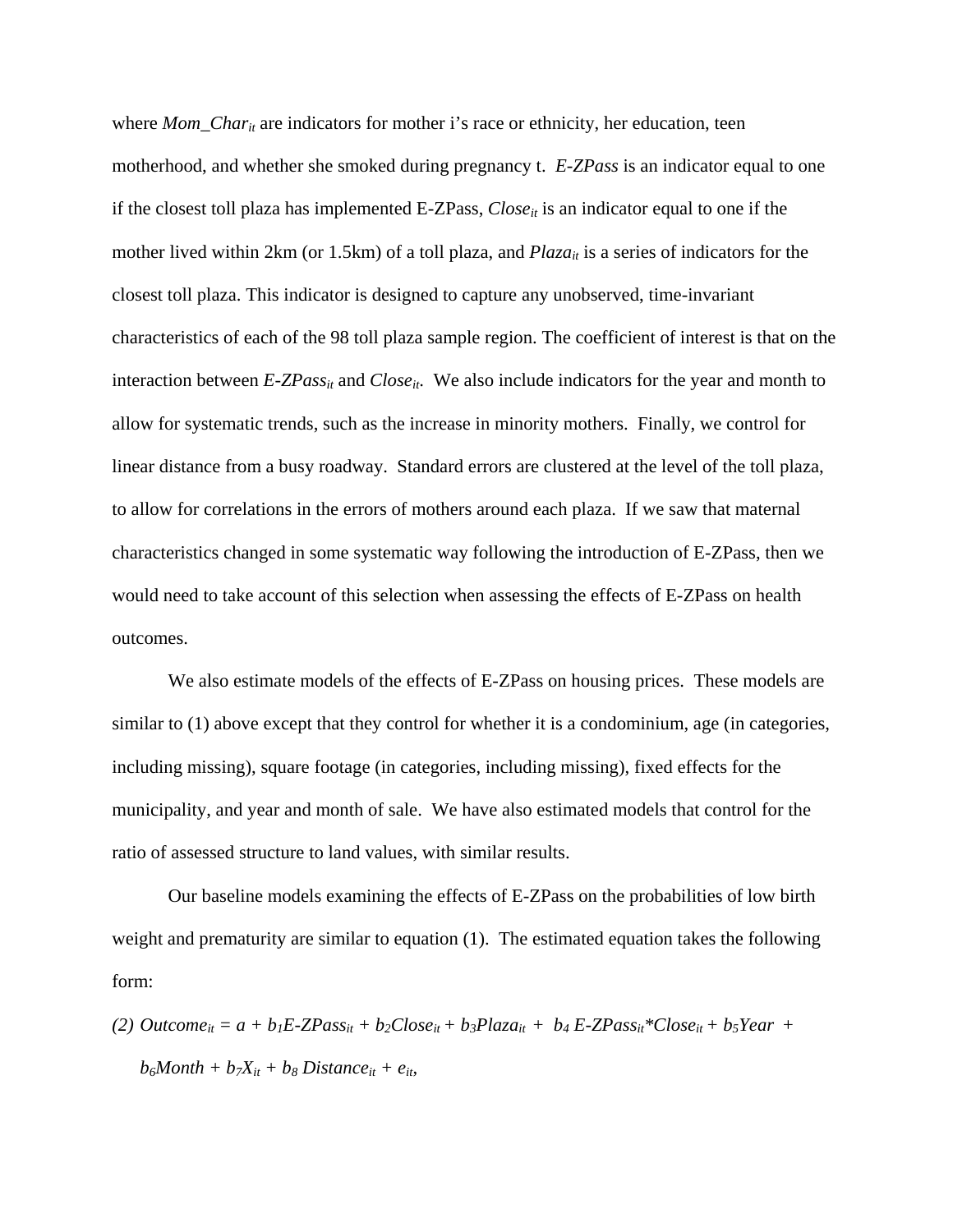where *Outcome* is either prematurity or low birth weight, and the vector  $X_{it}$  of mother and child characteristics includes indicators for whether the mother is black or Hispanic; 4 mother education categories (<12, high school, some college, and college or more; missing is the left out category); mother age categories (19-24, 25-24, 35+); an indicator for smoking during pregnancy; indicators for birth order  $(2<sup>nd</sup>, 3<sup>rd</sup>, or 4<sup>th</sup> or higher order)$ ; an indicator for multiple birth; and an indicator for male child. Indicators for missing data on each of these variables were also included. Again, the main coefficient of interest is *b4* which can be interpreted as the difference-in-differences coefficient comparing births that are closer or further from a toll plaza, before and after adoption of E-ZPass.

 We perform a series of robustness checks. First, we estimate models that restrict the sample to mothers within 5km of a toll plaza. Second, we include interactions of *Close<sub>it</sub>* and a linear time trend. It is possible that areas close to toll plazas are generally evolving in some way that is different from other areas (e.g. racial composition), but as we shall see, this does not seem to affect our estimates. Third, we estimated models of the propensity to live close to a toll plaza to see whether mothers were more or less likely to live near a toll plaza before or after E-ZPass adoption. The propensity models are estimated using all of the maternal and child characteristics listed above, the interactions of these variables, as well as zip code fixed effects. $4$  We then excluded all observations with a propensity less than .1 or greater than .9 as suggested by Crump et al. (2009). We estimated separate models for African Americans and non-African Americans since these groups tend to have very different average birth outcomes. We also looked separately at estimates for non-smokers. As we show below, our difference in difference results

<sup>&</sup>lt;sup>4</sup> We obtained similar results using models that controlled for county fixed effects instead of zip code fixed effects.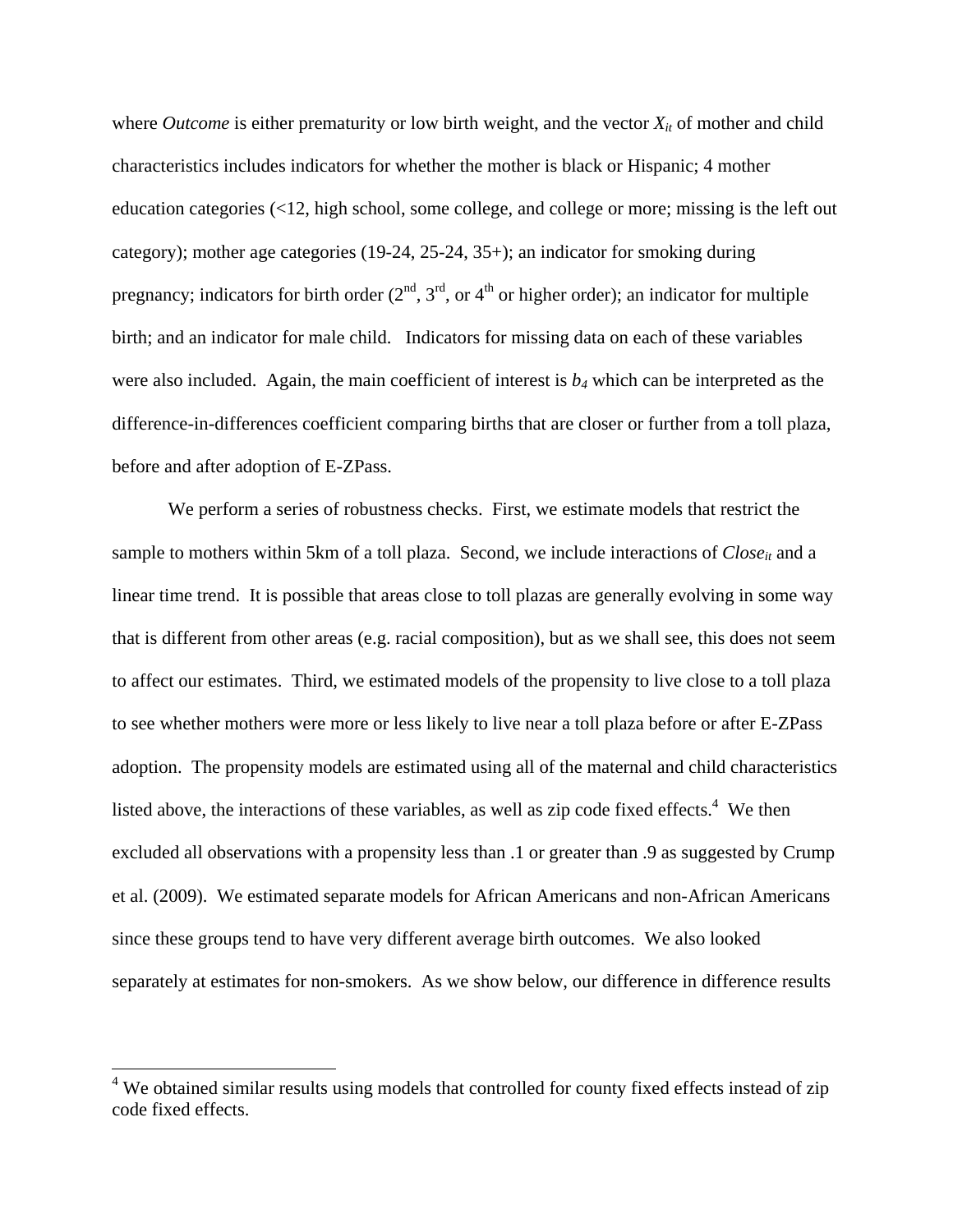are robust to these changes, though we do find larger effects for African-Americans and for smokers.

 The estimates from (2) reflect an average effect of E-ZPass on people anywhere within the 2km (or 1.5km) window. We have also experimented with allowing the effect to vary with distance from the toll plaza. To do this requires that some assumption be made about the rate at which the effects decay with distance from the toll plaza. The engineering literature is not particularly helpful in this respect, since most studies focus on areas very close to roadways. As we show below, the estimates are somewhat sensitive to these assumptions, but are qualitatively consistent with the results from the simple difference-in-difference models.

 One possible threat to identification is that new mothers with better predicted birth outcomes could select into areas around toll plazas after E-ZPass is adopted. Although we do not find evidence of changes in the average demographic characteristics of those living near toll plazas after E-ZPass, an arguably better way to control for possible changes in the composition of mothers is to estimate models with mother fixed effects. These models take the following form:

(3)  $\textit{Outcome}_{it} = a_i + b_1E\text{-}ZPass_{it} + b_2Close_{it} + b_3Plaza_{it} + b_4E\text{-}ZPass_{it} *Close_{it} + b_5Year +$  $b_7$ *Month* +  $b_8Z_{it}$  +  $b_9$  *Distance*<sub>it</sub> +  $e_{it}$ ,

where  $a_i$  is a fixed effect for each mother i, and Z is a vector including child gender and birth order and potentially time varying maternal characteristics including mother's age, education, and an indicator for smoking. Although all the mothers are selected to have had at least one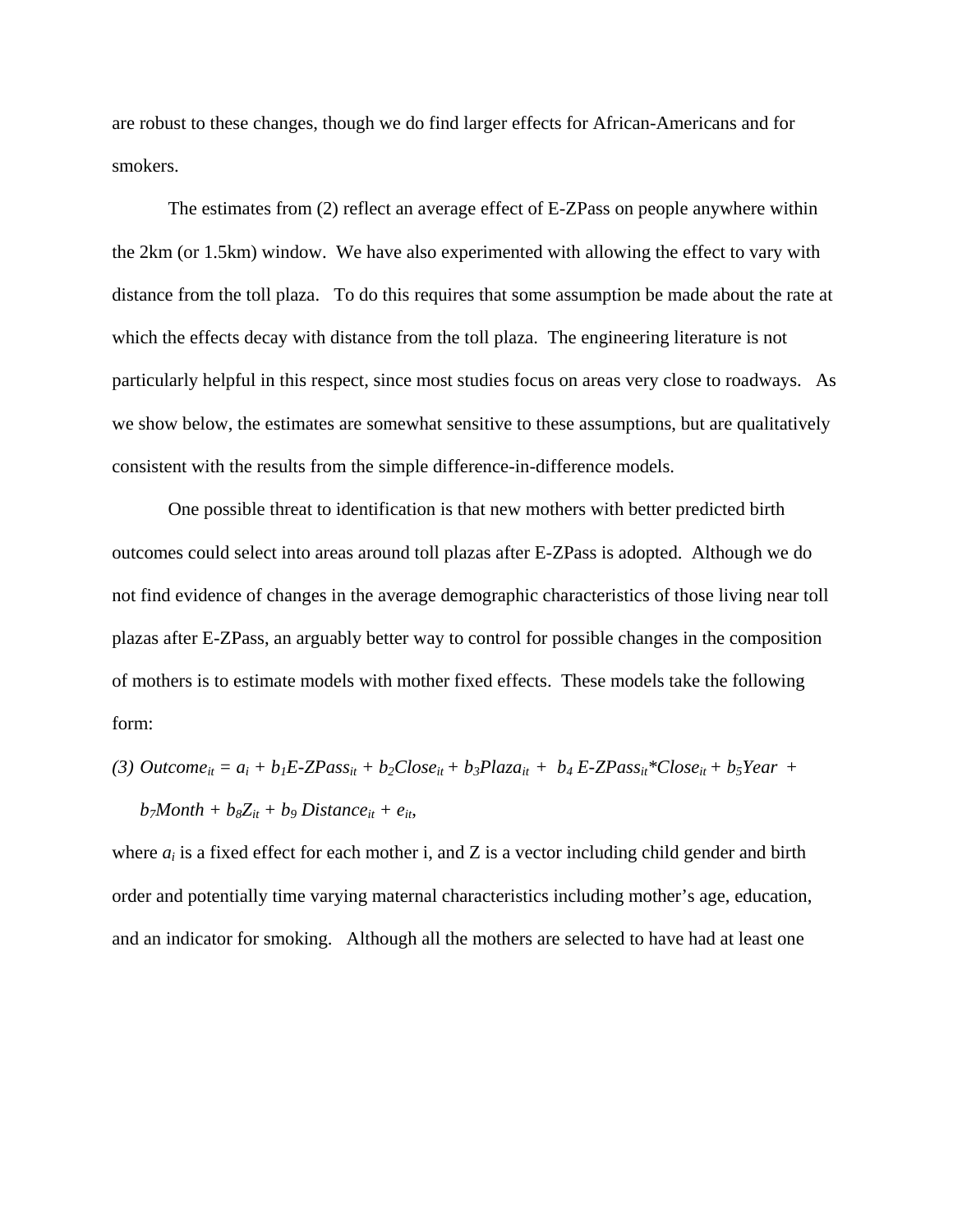child while residing within 2km of a toll plaza, we alternatively define the indicator for *Close* either as less than 2km from a toll plaza, or as less than 1.5km from a toll plaza.<sup>5</sup>

### IV. Results

 Table 2 shows the results of estimating equation (1), the effects of E-ZPass on the characteristics of mothers who live near toll plazas and on housing prices. Each coefficient represents an estimate of  $b_4$  from a separate regression. The only maternal characteristic to show any significant changes with E-ZPass adoption is smoking, where it is estimated that E-ZPass has a positive effect. Note that if more smokers move to areas after E-ZPass adoption (or if mothers smoke more) this will tend to work against finding any net benefit of E-ZPass on birth outcomes. The last column shows that there is no immediate significant effect on housing prices (although the coefficient is positive), suggesting that it takes time for any effects through the housing market to be felt. These results suggest that the estimated health effects of E-ZPass are not due to changes in the composition of mothers who live close to toll plazas.

Table 3 shows our estimates of (2). Again, each coefficient is an estimate of  $b_4$  from a separate regression. The first and third columns show a model that controls only for month and year of birth, toll plaza fixed effects, and distance to highway. These estimates are somewhat

<sup>5</sup> One difficulty with the interpretation of these models is that they are identified primarily from movers (there are few mothers with two or more births, both within 2km of a toll plaza). This would be a problem if we thought that women systematically moved closer to toll plazas when their circumstances improved, and that improved circumstances led to better birth outcomes. The birth certificates do not record income, but marital status is likely to be correlated with maternal wellbeing and does change over time. We have estimated placebo models similar to (3) using an indicator for married as the dependent variable, and find a negative coefficient on the interaction of close\*E-ZPass which is not statistically significant suggesting. This suggests that if anything, women are less likely rather than more likely to be married when they live near toll plazas post E-ZPass so that any bias due to movers probably causes an underestimate of the effects of E-ZPass in the mother fixed effects models.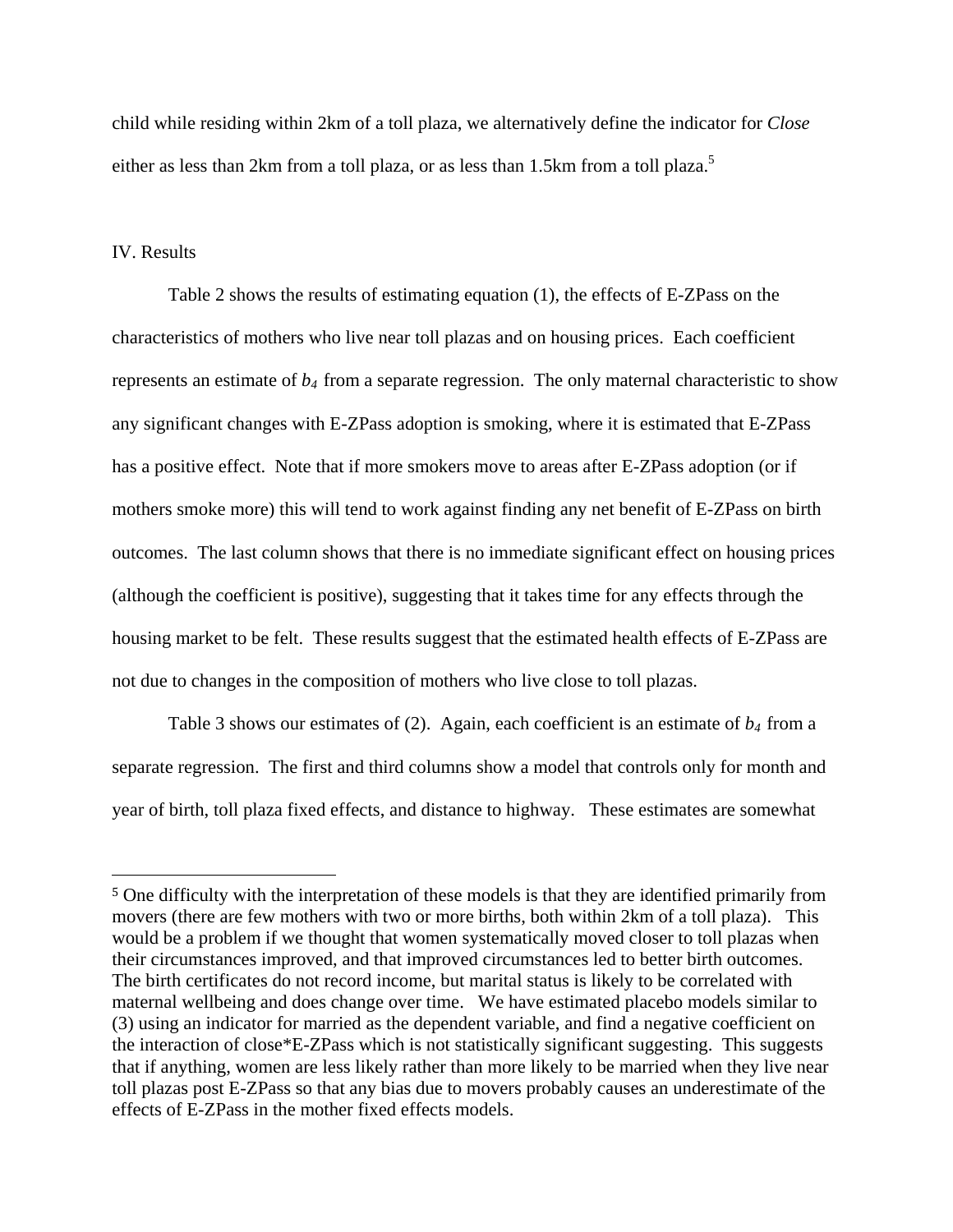higher than the raw difference-in-difference estimates implied by Table 1, suggesting that it is important to control for time trends and regional differences. The second and fourth columns add maternal characteristics as in equation (2). Assuming our research design is valid, adding controls for the mother's characteristics should only reduce the sampling variance while leaving the coefficient estimates unchanged. The results in columns (2) and (4), are consistent with the validity of the research design, since adding maternal characteristics has little impact on the estimated coefficients. These estimates suggest that E-ZPass adoption reduced prematurity by 8.6 percentage points. This suggests that in the 29,677 births that we observe within 2km of a toll plaza after E-ZPass, 255 preterm births were averted. A similar calculation indicates that E-ZPass reduced the incidence of low birth weight by 9.3 percentage points, which means that in our sample 275 low birth weight births were averted (of course many of these births overlap since most preterm infants are low birth weight).

 Panel 2 of Table 3 shows that the estimates are not generally significantly different when we define "close" as 1.5km from a toll plaza. The point estimates are somewhat higher for prematurity, and somewhat lower for low birth weight. In what follows we focus on models using the 2km cutoff and explore the robustness of our results.

 The first panel of Table 4 shows the effect of restricting the sample to mothers within 5km of a toll plaza only. This cuts our sample size by about 40%. Still, the standard errors are quite similar to those shown in the comparable columns of Table 3 although the point estimates are somewhat reduced. In this specification, there is a 6.7% reduction in prematurity and an 8.5% reduction in low birth weight. Panel 2 shows the results of adding interactions between  $Close<sub>it</sub>$  and a linear time trend to the model. These interactions capture any differences in the evolution of areas near toll plazas and other areas (such as, perhaps, different trends in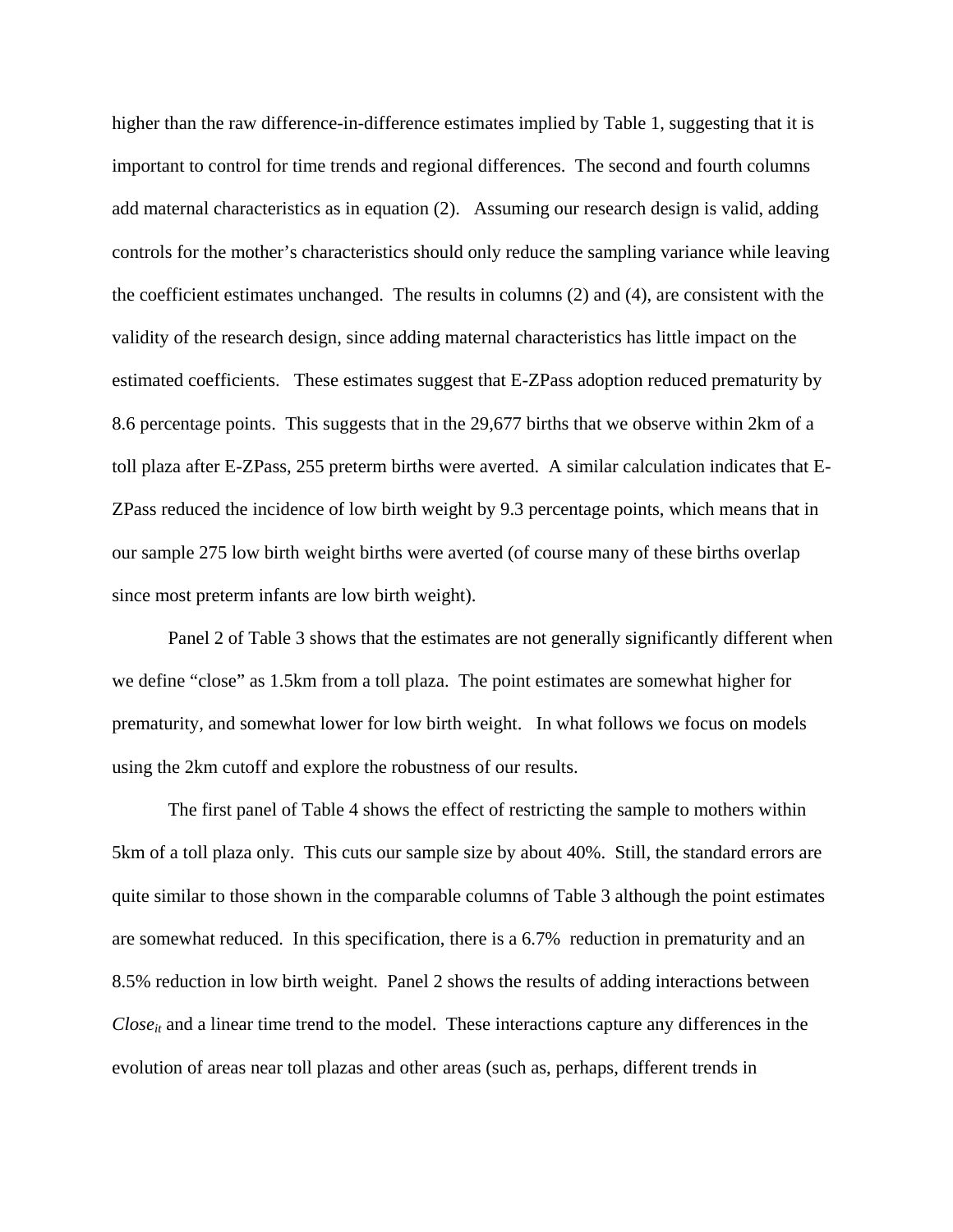demographic characteristics or in housing markets). Adding these time trends again lowers the estimates somewhat from those in Table 3, to 7.4 percentage points for prematurity and 8.4 percentage points for low birth weight. Similarly, the propensity-score trimmed estimates shown in Panel 3 of Table 4, are a little smaller than those in Table 3 (7.9 and 8.6 percentage points for prematurity and low birth weight respectively).

The remaining panels of Table 4 focus on some important subgroups. Panels 4 and 5 estimate separate models for African-Americans and all others. These estimates suggest that effects are much larger for African-Americans. Since these mothers are twice as likely to have small and/or premature babies, it is possible that similar reductions in gestation and birth weight are more likely to push African-American babies below the thresholds for concern. Alternatively, it is possible that African-American mothers are at a different point on the production possibility frontier, so that a similar exposure to pollution has a larger effect. In results not reported in the table, we compared the estimated effects on a continuous measure of birth weight for African-Americans and others and again found much larger effects for the former.

Panel 6 examines the effects for non-smokers. These are slightly smaller than the effects estimated in Table 3 (7.5 compared to 8.6 percentage point reduction in prematurity 7.9 compared to 9.3 percentage point reduction in low birth weight) suggesting that pollution from motor vehicles is more damaging for children of smokers. This result is consistent with Currie, Neidell, and Schmeider (2009).

Table 5 shows estimates in which we allow the effect of distance to vary within a 2km radius of the toll plaza. As discussed above, these specifications require assumptions about the form of the decay in the effects of E-ZPass. Table 6 compares two models. The first, shown in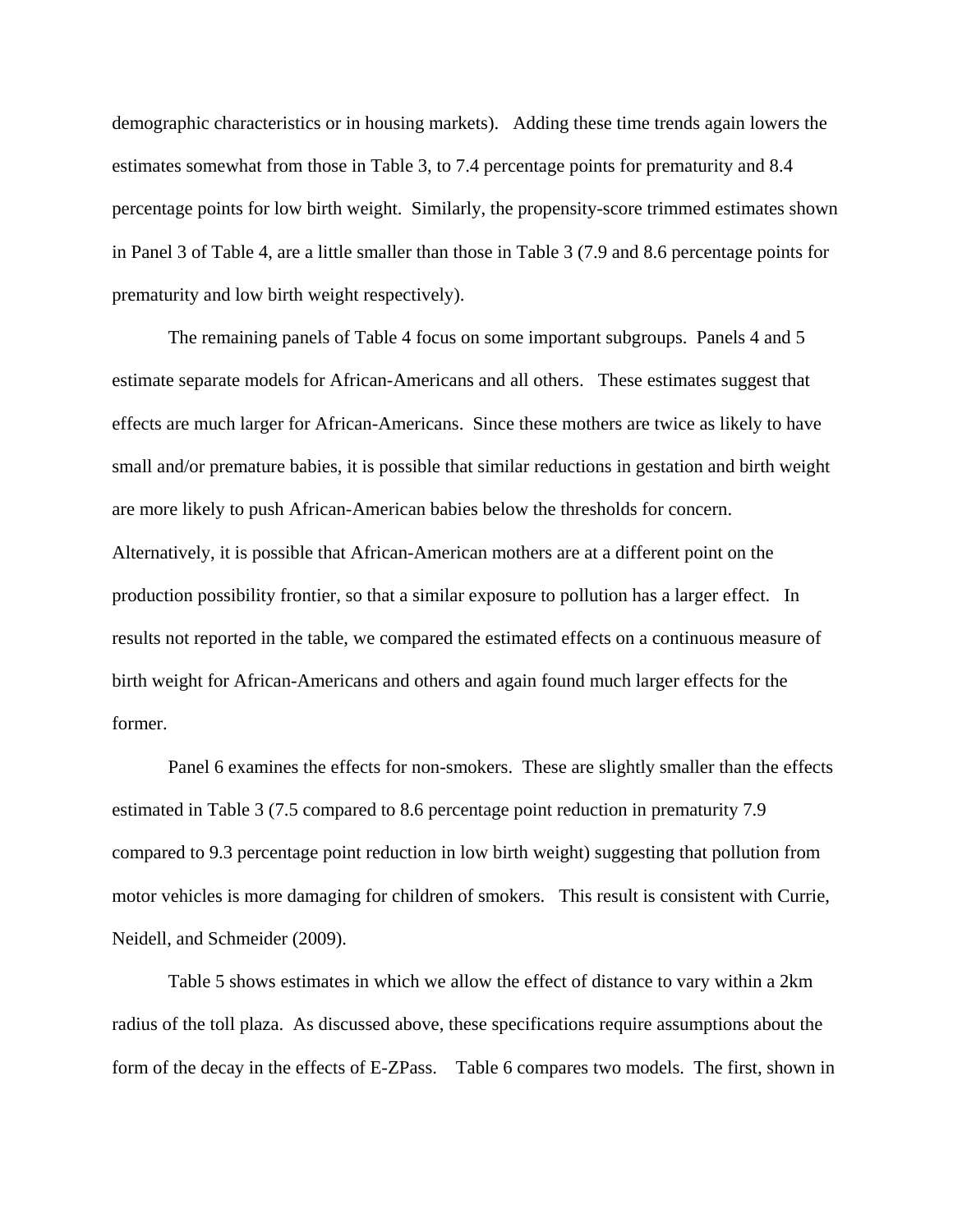columns one and three, assumes that the decay in effects is linear and dies out completely after 2km. When we use this specification, the estimated effects of E-ZPass are negative, but relatively small and not precisely estimated. However, if the form of the decay is not in fact linear, then we can expect the imposition of linearity to bias the estimated coefficient towards zero. An alternative specification that conforms more closely to the pattern shown in Figures 3 and 4 assumes that the effects decay exponentially with distance from the toll plaza. Columns 3 and 4 show that imposing this assumption (specifically, interacting "after E-ZPass" with 1/(e\*\*distance)) results in much larger point coefficients, although the coefficient on prematurity is significant only at the 90% level of confidence. This coefficient (of -.0153) implies, for example, that prematurity falls by 15.3 percentage points at 0km, 9.3 at .5km , 5.6 at 1km and 3.4 at 1.5km.

 Table 6 shows estimates of (3) that include mother fixed effects. Panel A defines *Close* as less than 2km from a toll plaza while Panel B defines *Close* as less than 1.5km from a toll plaza. These estimates are significantly negative, suggesting that the effects we find in the difference-in-difference specification are not driven primarily by changes in unobservable fixed characteristics of mothers in the neighborhood of toll plazas after E-ZPass.

## V. Discussion

 Our results suggest that the adoption of E-ZPass was associated with significant improvements of infant health. While these results are robust to a number of different specifications, in the absence of a "first stage" it is difficult to interpret the magnitude of these effects. Unfortunately, there is only one air quality monitor located within 2km of a toll plaza, but it happens to be located just .15km from a toll plaza in our study. In this section we use data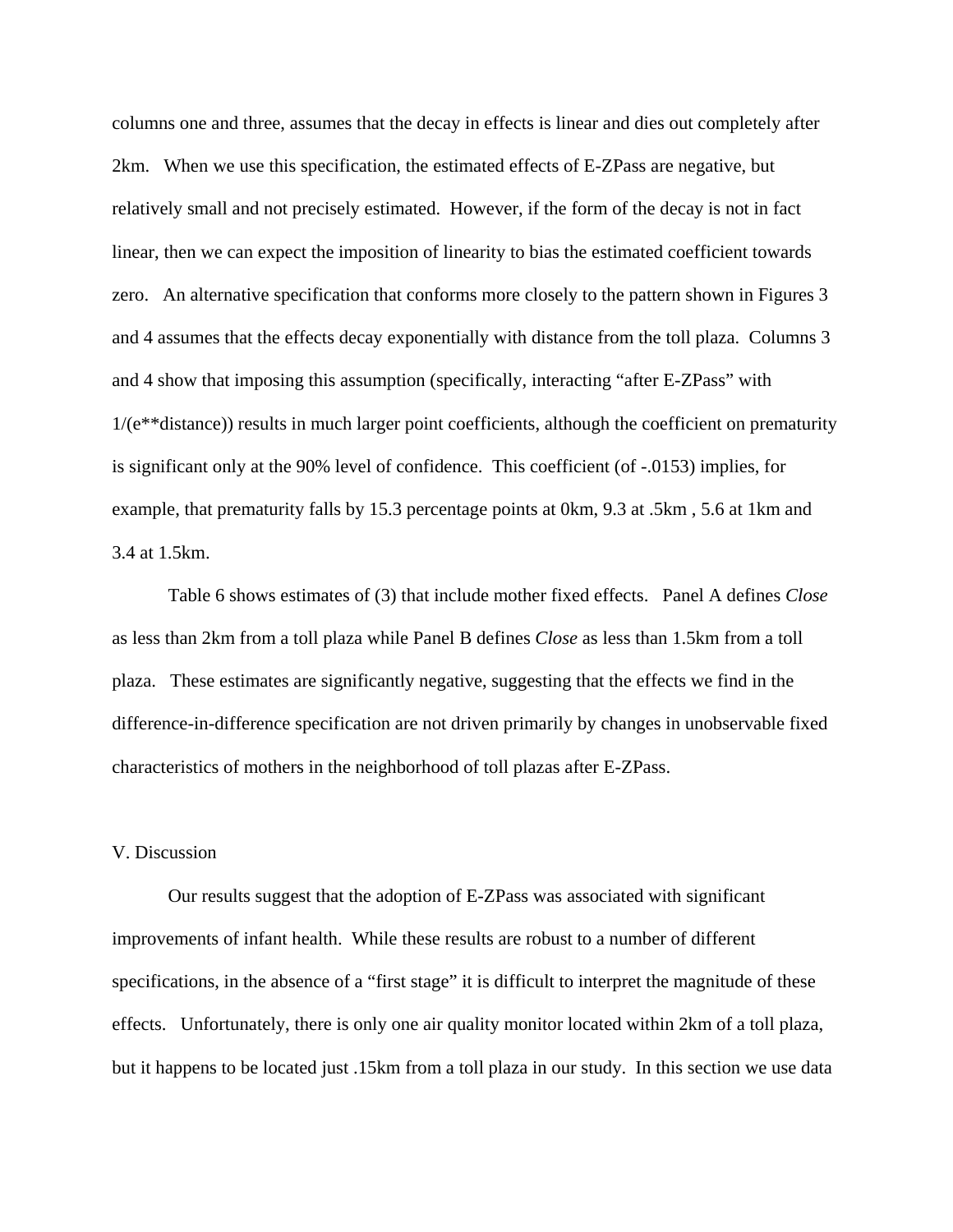from this monitor as well as other air quality monitors maintained by the EPA as various control groups, allowing us to estimate the effect of E-ZPass.<sup>6</sup> We combine our results with information from the engineering studies discussed above to try to interpret our reduced form coefficients.

 Columns 1 and 2 of Table 7 shows difference in difference estimates of the effects of E-ZPass on daily mean  $NO_2$  and  $SO_2$  levels at the one monitor that we observe within 2km of a toll plaza. These models compare pollution at this "close" monitor to pollution at all monitors further than 2km from a toll plaza, before and after E-ZPass. The model includes year, month, and day of week effects, as well as monitor specific time trends. Furthermore, since pollution is correlated with weather, we control for daily weather variation using quadratic polynomials in minimum temperature, maximum temperature, and precipitation at the site of the air quality monitor.<sup>7</sup> It is interesting to compare the effects on  $NO_2$  and  $SO_2$ , because cars are a major source of the former but not of the later. The estimates indicate that  $NO<sub>2</sub>$  fell by 10.8%, post E-ZPass, while  $SO_2$ , showed no change. The remaining columns of Table 7 show five similar models each estimated using a randomly selected monitor from the sample of all  $NO<sub>2</sub>$  monitors over 2km from a toll plaza as a control. Four of the five show a significant decline in  $NO<sub>2</sub>$  at the toll plaza monitor relative to the others, and these declines range from 6.5% to 20.8%.

<sup>6</sup> The pollution data come from the Air Quality Standards (AQS) database of the Environmental Protection Agency (EPA). This database combines pollution readings for all pollution monitors administered by the EPA, including information on the exact location of the monitor. Data includes both daily and hourly pollution readings. We use the following algorithm when we aggregate the hourly data to mean daily pollution readings. The mean is the duration-weighted average of all hourly pollution readings. We define the duration as the number of hours until the next reading. We prefer this approach to simply taking the arithmetic average of all hourly readings on a day since hourly pollution data exhibit great temporal dependence. A missing hourly observation is better approximated by the previous nonmissing value than the daily average.

<sup>7</sup> The daily weather data comes from Schlenker and Roberts (2009). This daily data is gridded (2.5km by 2.5km) for the entire United States. We matched the pollution monitors in our sample with their corresponding grid in the Schlenker and Roberts dataset.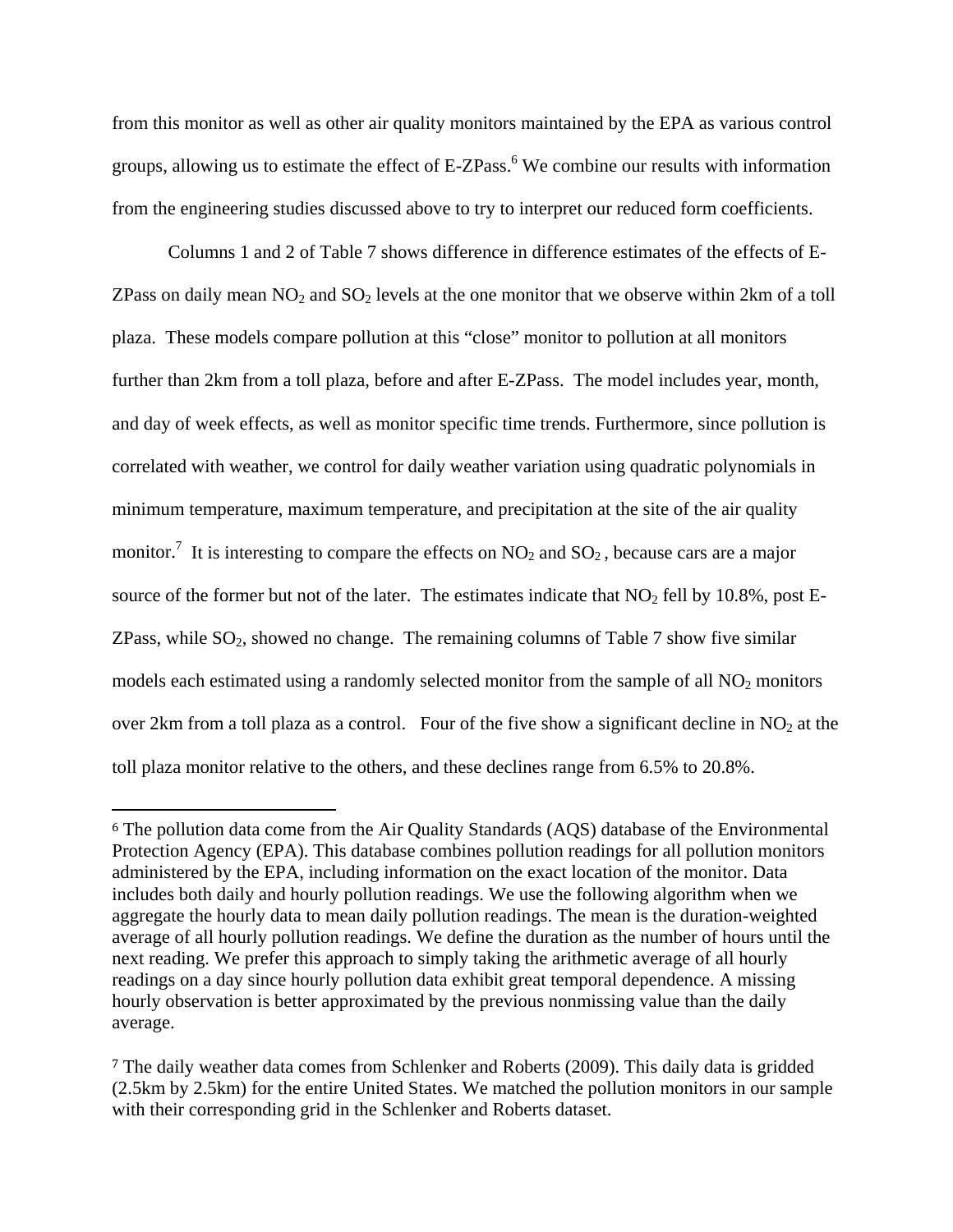It is unfortunate that this monitor does not also measure CO, since CO has been specifically linked to poorer infant health outcomes in these data. However, the Saka et al. and Venigalla and Krimmer studies discussed above suggest that a  $10\%$  reduction in NO<sub>2</sub> due to E-ZPass would likely be accompanied by at least a 40% reduction in CO. Currie, Neidell, and Schmeider (2009) estimate that a one part per million (ppm) change in ambient CO levels among women within 10km of an air monitor in New Jersey reduced the incidence of low birth weight by 10.6%. While the mean levels of CO among all mothers within 10km of an air monitor was 1.64ppm, the standard deviation was .8, suggesting that more highly polluted areas of the state had ambient levels over 3 ppm. Hence, the finding that E-Zpass led to reductions in the incidence of low birth weight of 8.5-11.3% within 2km of a toll plaza seems reasonable.

### VI. Conclusions

 We provide the first estimates of the effect of improvements in traffic congestion on infant health. We show that E-ZPass reduced the incidence of prematurity and low birth weight in the vicinity of toll plazas by 6.7-9.1% and 8.5-11.3% respectively. These are large but not implausible effects given the correlations between proximity to traffic and birth outcomes found in previous studies. For example, Slama et al. (2007) measure levels of PM2.5 (particulates less than 2.5 microns in diameter) associated with traffic and find that mothers in the highest quartile of exposure had a risk of birth weight less than 3000 grams that was 1.7 times higher than mothers in the lowest quartile of exposure. Ritz and Williams (2003) find that the risk of preterm birth was 8% higher in mothers in the highest quartile of a distance weighted traffic exposure measure, an estimate that is remarkably similar to our own. The strength of our approach is that our estimates are based on a credible natural experiment rather than correlations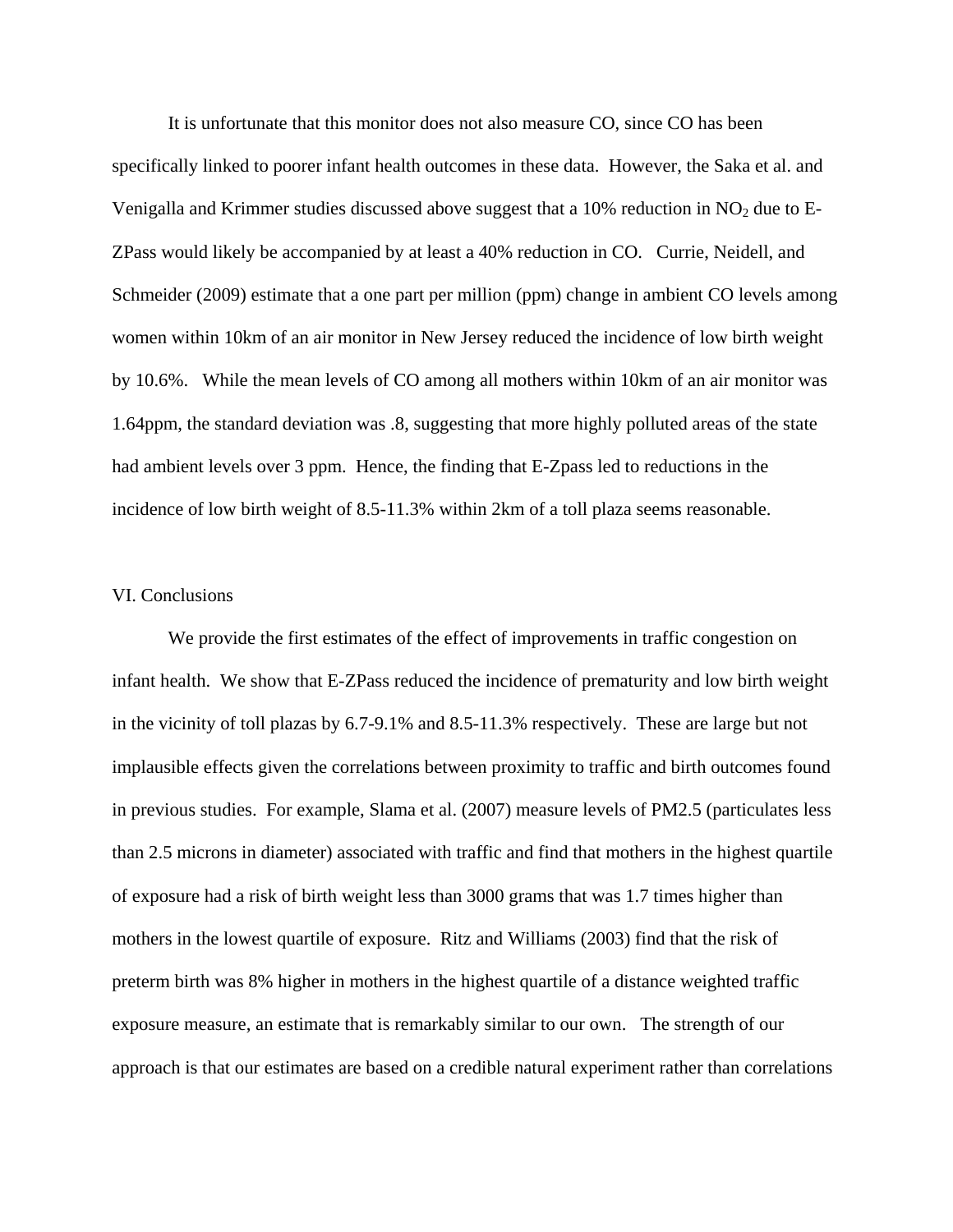between proximity and outcomes. Our results are robust across a variety of specifications, providing reassuring evidence on the credibility of the research design.

Our results suggest that policies intended to curb traffic congestion can have significant health benefits for local populations in addition to the more often cited benefits in terms of reducing travel costs. Traffic congestion is an increasingly salient issue, with annual congestion delays experienced by the average peak-period driver increasing 250% over the last 25 years. In 2007, a study of 439 U.S. urban areas found that congestion cost about \$87.2 billion in terms of wasted time and fuel (Schrank and Lomax, 2009). Our results suggest that these numbers are lower bounds on the true costs, since the health externalities of traffic congestion contribute significantly to social costs.

The recent Institute of Medicine report on the costs of prematurity estimated that the societal cost was \$51,600 per infant (in 2005 dollars, Behrman and Butler, 2007). Hence, the 6.7-9.1% reduction in the risk of prematurity (from a baseline of around 10%) in the 29,677 infants born within 2km of a toll plaza in the 3 years after the implementation of E-ZPass can be valued at approximately \$9.8-\$13.2 million. While it is difficult to know precisely how many of the roughly 4 million infants born each year in the U.S. are affected by traffic congestion, estimates from the American Housing Survey (2003) suggest that 26% of occupied units suffer from street noise or other disamenities due to traffic; hence, nationwide roughly 1 million infants per year are potentially affected. This figure suggests that nationwide reductions in prenatal exposure to traffic congestion could reduce preterm births by as many as 8,600 annually, a reduction that can be valued at \$444 million per year. Since we have focused on only one of the possible health effects of traffic congestion, albeit an important one, the total health benefits of reducing pollution due to traffic congestion are likely to be much greater.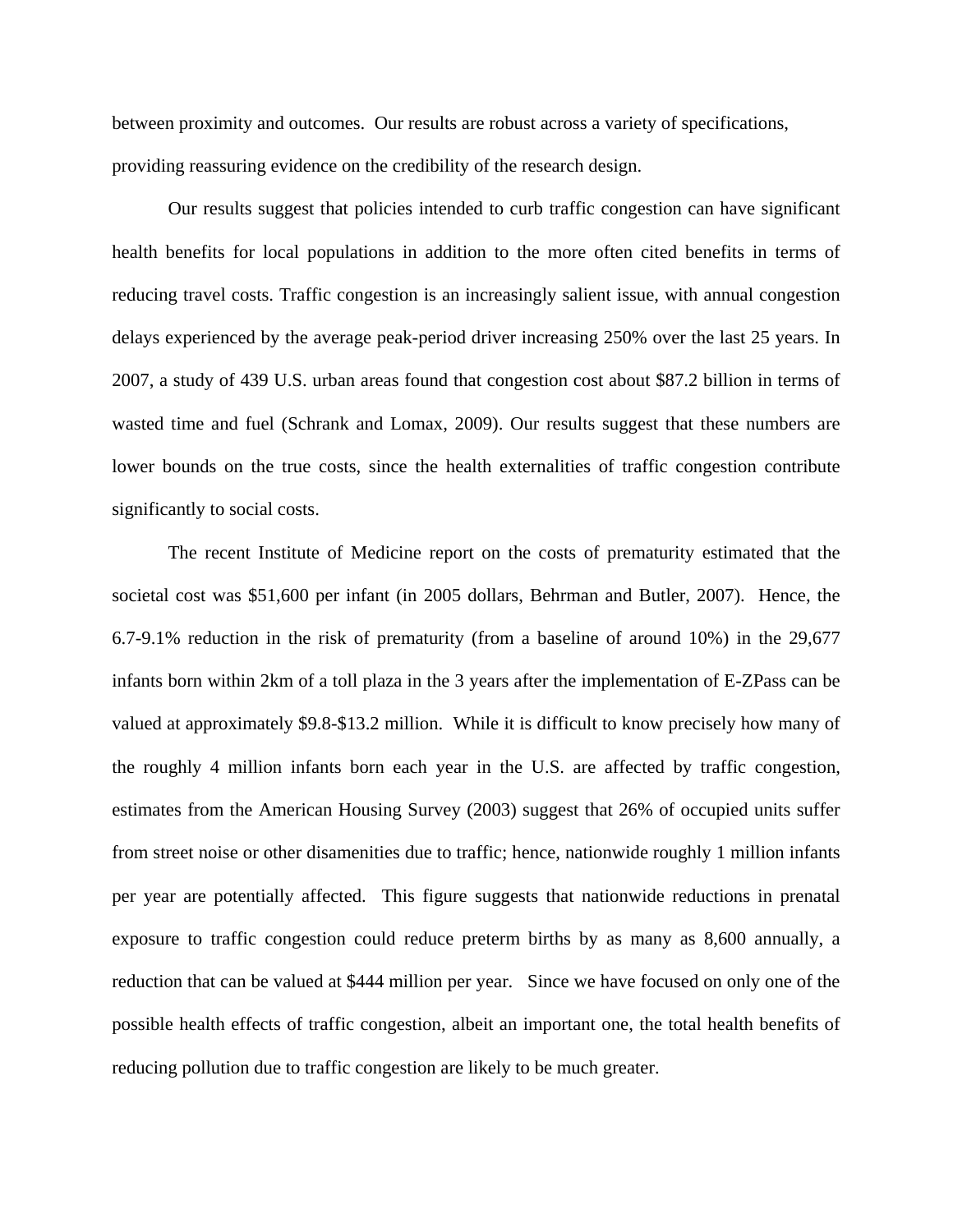## References

- American Housing Survey, 2003, Table 2.8, http://www.census.gov/hhes/www/housing/ahs/ahs03/tab28.htm, accessed Sept. 12, 2009.
- Banzhaf, Spencer and Randall Walsh. "Do People Vote with Their Feet? An Empirical Test of Tiebout's Mechanism," *American Economic Review*, 2008, 93 #3, 843-863.
- Beatty, Timothy and Jay Shimshack, "School Buses, Diesel Emissions, and Children's Health." 2009, Working Paper.
- Behrman, R.E. and A.S. Butler. Preterm Birth: Causes, Consequences, and Prevention (Institute of Medicine of the National Academies, Washington D.C.: National Academies Press) 2007.
- Brauer, Michael, Gerard Hoek, Patricia van Vliet, Kees Meliefste, Paul Fischer, Ulrike Gehring, Joachim Heinrich, Josef Cyrys, Tom Bellander, Marie Lewne, and Bert Brunekreef. "Estimating Long-Term Average Particulate Air Pollution Concentrations: Application of Traffic Indicators and Geographic Information Systems," *Epidemiology*, 2003, 14, 228- 239.
- Bureau of Transportation Statistics, 2004. National Transportation Statistics 2004, U.S. Department of Transportation, Washington, DC.
- Chay, Kenneth and Michael Greenstone, "The Impact of Air Pollution on Infant Mortality: Evidence from Geographic Variation in Pollution Shocks Induced by a Recession," *Quarterly Journal of Economics*, 2003, CXVIII.
- \_\_\_\_\_\_\_ and \_\_\_\_\_\_\_, "Air Quality, Infant Mortality, and the Clean Air Act of 1970," NBER Working Paper 10053, 2003.
- Cleveland, William S., "Robust locally weighted regression and smoothing scatterplots," *Journal of the American Statistical Association* 1979, 74, 829-836.
- Crump, Richard, V. Joseph Hotz, Guido Imbens, Oscar Mitnik. "Dealing with Limited Overlap in Estimation of Average Treatment Effects," *Biometrika*, 2009, 96 #1, 187-199.
- Currie, Janet. "Healthy, Wealthy, and Wise? Socioeconomic Status, Poor Health in Childhood, and Human Capital Development," *Journal of Economic Literature*, March 2009.
- Currie, Janet, Matthew Neidell, and Johannes Schmeider. "Air Pollution and Infant Health: Lesson from New Jersey," *Journal of Health Economics*, 2009.
- Delaware River Joint Toll Bridge Commission, "Commission Awards Design-Build Contract for Open Road Tolling at I-78 Bridge," Sept. 29, 2009,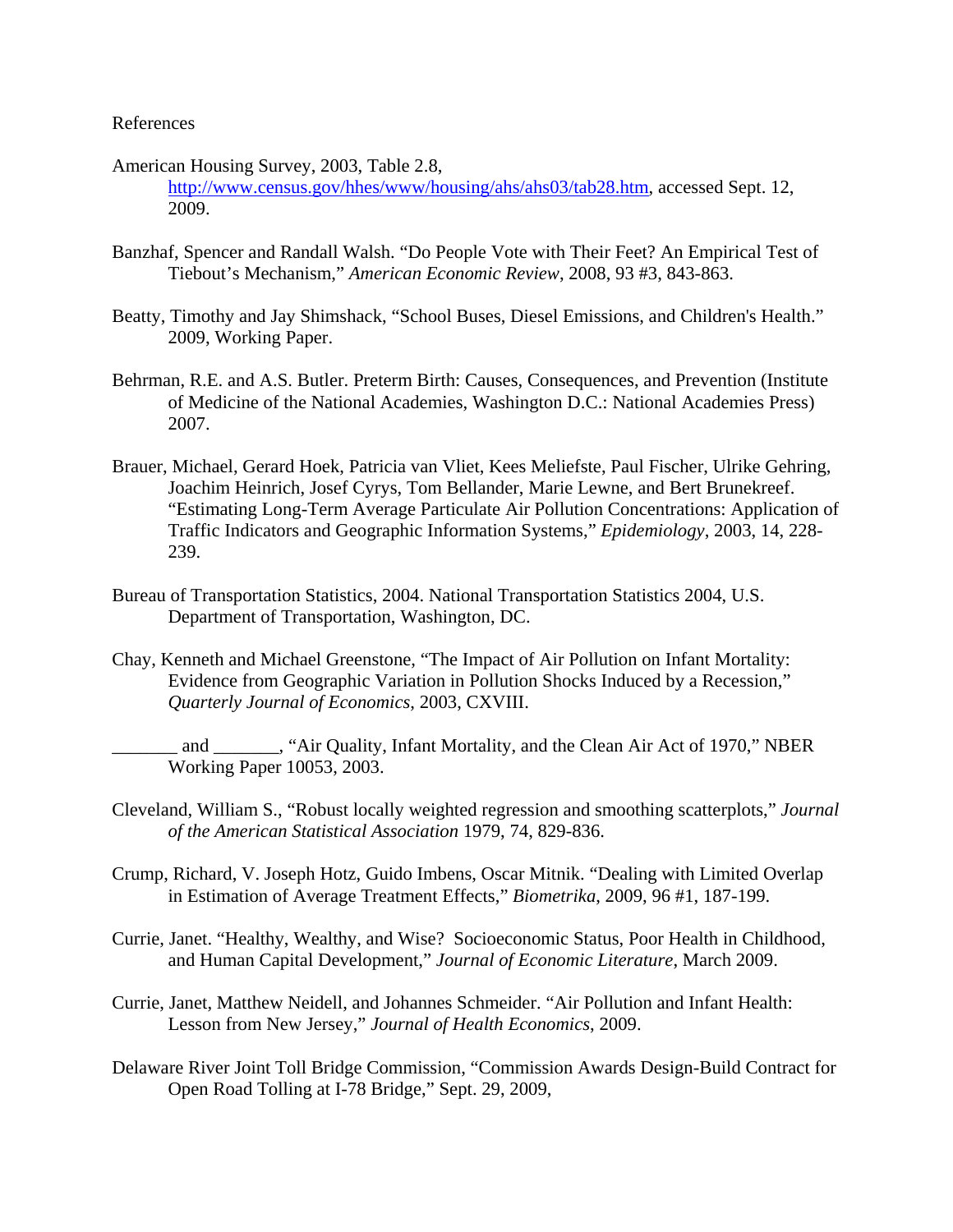http://www.drjtbc.org/default.aspx?pageid=1558.

- Depro, Brooks and Christopher Timmins. "Mobility and Environmental Equity: Do Housing Choices Determine Exposure to Air Pollution?" Duke University Working Paper, August 2008.
- Dugandzic, Rose; Dodds, Linda; Stieb, David and Smith-Doiron, Marc. "The Association between Low Level Exposures to Ambient Air Pollution and Term Low Birth Weight: A Retrospective Cohort Study." *Environ Health*, 2006, *5*, 3-.
- Ernst, Michelle, James Corless and Ryan Greene-Roesel., "Clearing the Air. A Report of the Surface Transportation Policy Project" (Surface Transportation Policy Partnership) 2003. http://www.transact.org/report.asp?id=227.
- Environmental Protection Agency, "Automobiles and Carbon MoNO2ide," EPA Office of Mobile Sources Fact Sheet OMS-3, January 1993, http://www.epa.gov/oms/consumer/03-co.pdf.

 $\ldots$ , "Criteria Pollutants" February 20<sup>th</sup>, 2003b, http://www.epa.gov/oar/oaqps/greenbk/o3co.html.

- Friedman, Michael, Kenneth Powell, Lori Hutwagner, LeRoy Graham, W. Gerald Teague, "Impact of Changes in Transportation and Commuting Behaviors During the 1996 Summer Olympic Games in Atlanta on Air Quality and Childhood Asthma," *Journal of the American Medical Association*, 2001, CCLXXXV, 897-905.
- Glinianaia, Svetlana, Judith Rankin, Ruth Bell, Tanja Pless-Mulloli, and Denise Howel. "Particulate Air Pollution and Fetal Health: A Systematic Review of the Epidemiologic Evidence," *Epidemiology*, 2004, 15#1, 36-45.
- Glinianaia, Svetlana, Judith Rankin, Ruth Bell, Tanja Pless-Mulloli, and Denise Howel. "Does Particulate Air Pollution Contribute to Infant Death? A Systematic Review," *Environmental Health Perspectives*, 2004b, 112 #14, 1365-1370.
- Gunier, R.B., A. Hertz, J. Von Behren, et al. "Traffic Density in California: Socioeconomic and Ethnic Differences Among Potentially Exposed Children," *Journal of Exposure Analysis and Environmental Epidemiology*, 2003, 13, 240-246.
- Hu, Shishan, Scott Fruin, Kathleen Kozawa, Steve Mara, Suzanne Paulson, Arthur Winer. "A Wide Area of Air Pollutant Impact Downwind of a Freeway During Pre-Sunrise Hours," *Atmospheric Environment*, 43, 2009, 2541-2549.
- Huynh, M.; Woodruff, T. J.; Parker, J. D. and Schoendorf, K. C. "Relationships between Air Pollution and Preterm Birth in California." *Paediatric and Perinatal Epidemiology*, 2006, *20*(6), pp. 454-61.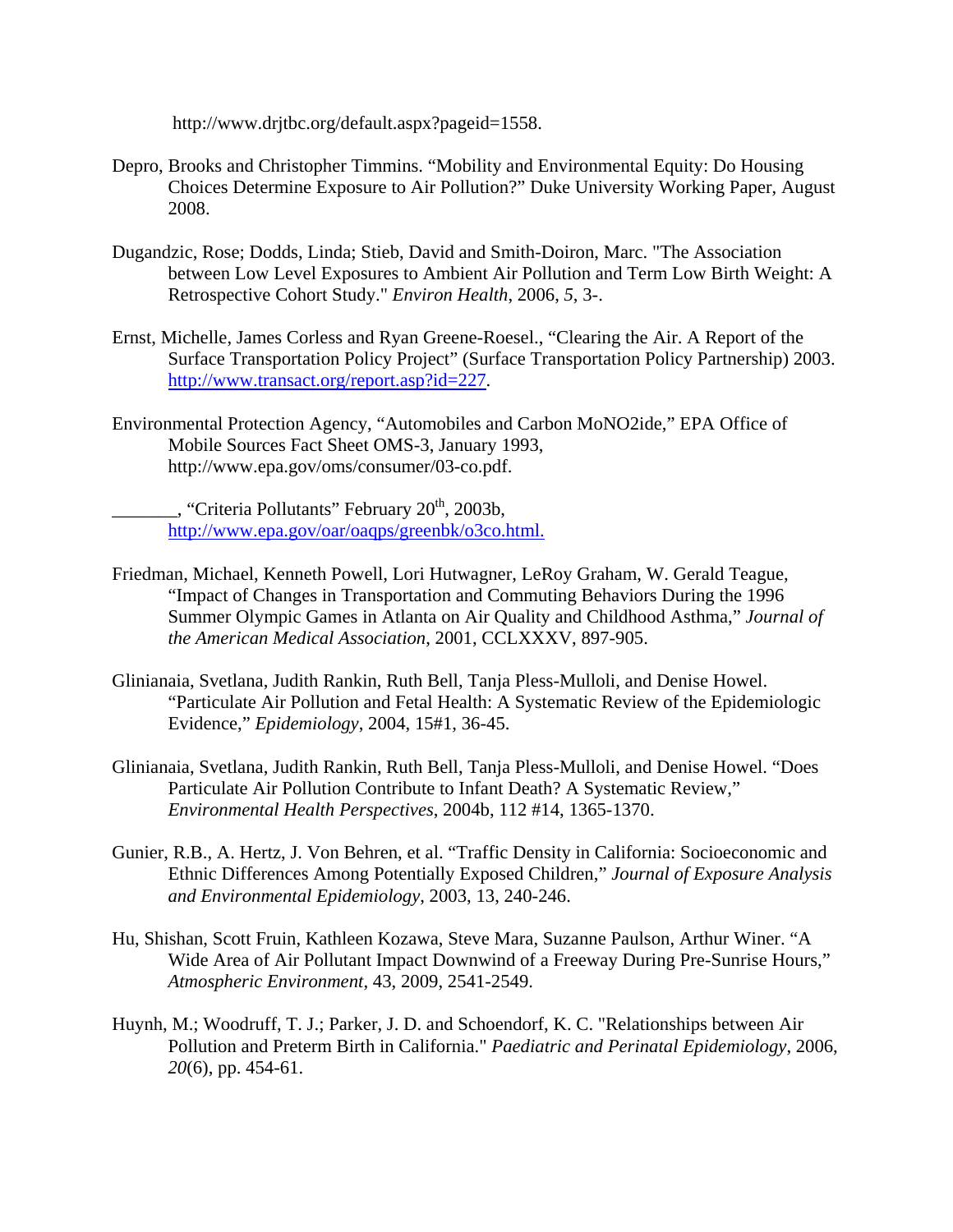- Karr, Catherine, Carole Rudra, Kristin Miller, Timothy Guld, Timothy Larson, Sheela Sathyanarayana and Jane Koenig. "Infant Exposure to Fine Particulate Matter and Traffic and Risk of Hospitalization for RSV Bronchiolitis in a Region with Lower Ambient Air Pollution," *Environmental Research*, 2009, 109 #3, 321-327.
- Knittel, Christopher, Douglas Miller, and Nicholas Sanders. "Caution, Drivers! Children Present. Traffic, Pollution and Infant Health," paper presented at the NBER Summer Institute, July 2009.
- Lee, S. J.; Hajat, S.; Steer, P. J. and Filippi, V. "A Time-Series Analysis of Any Short-Term Effects of Meteorological and Air Pollution Factors on Preterm Births in London, UK," *Environmental Research*, 2008, *106*(2), 185-94.
- Leem, J.H., B.M. Kaplan, Y.K. Shim, H.R. Pohl, C.A. Gotway, S.M. Bullard et al. "Exposures to Air Pollutants During Pregnancy and Preterm Delivery," *Environmental Health Perspectives*, 2006, 114, 905-910.
- Liu, S. L.; Krewski, D.; Shi, Y.; Chen, Y. and Burnett, R. T. "Association between Maternal Exposure to Ambient Air Pollutants During Pregnancy and Fetal Growth Restriction." *Journal of Exposure Science and Environmental Epidemiology*, 2007, *17*(5), pp. 426-32.
- Lin, Jie and Dan Yu. "Traffic-related Air quality Assessment for Open Road Tolling Highway Facility," *Journal of Environmental Management*, 2008, 88, 962-969.
- Mattison, D. S. Wilson, C. Coussens, D. Gilbert (eds). "The Role of Enviromental Hazards in Premature Birth: Workshop Summary," (Washington D.C.: National Academies Press) 2003.
- New Jersey Department of Environmental Protection, "NO2 and VOCs," undated, http://www.nj.gov/dep/dsr/trends2005/pdfs/NO2-voc.pdf.
- New Jersey Department of Transportation, "Agreement on E-ZPass Contract Reached," March 11, 1998, http://www.state.nj.us/turnpike/98newsez.htm.
- New Jersey Turnpike Authority, 2001. Operational and traffic benefits of E-ZPass deployment to the New Jersey Turnpike. New Brunswick: Prepared by Wilbur Smith Associates.
- Parker, J. D.; Mendola, P. and Woodruff, T. J. "Preterm Birth after the Utah Valley Steel Mill Closure a Natural Experiment." *Epidemiology*, 2008, *19*(6), pp. 820-23.
- Parker, J. D.; Woodruff, T. J.; Basu, R. and Schoendorf, K. C. "Air Pollution and Birth Weight among Term Infants in California." *Pediatrics*, 2005, *115*(1), 121-28.
- Ponce, Ninez, Katherine Hogatt, Michelle Wilhelm and Beate Ritz. "Preterm Birth: The Interaction of Traffic-Related Air Pollution with Economic Hardship in Los Angeles Neighborhoods," *American Journal of Epidemiology*, 2005, 162, 140-148.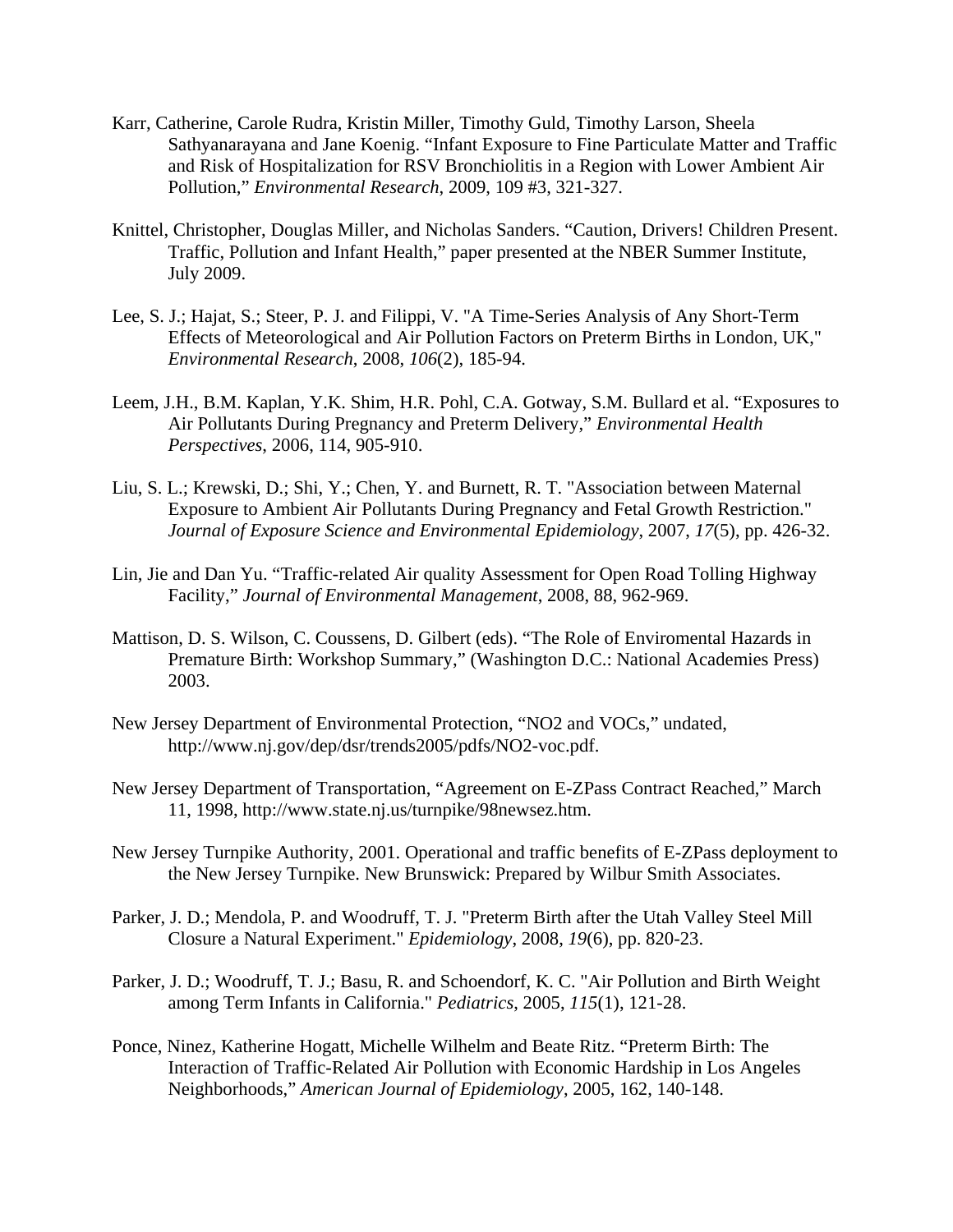- Pope, C. Arden, "Respiratory Disease Associated with Community Air Pollution and a Steel Mill, Utah Valley," *American Journal of Public Health*, LXXIX (1989) 623-628.
- Pope, C. Arden, Joel Schwartz, and Michael Ransom, "Daily Mortality and PM10 Pollution in Utah Valley," *Archives of Environmental Health*, 1992, XLVII, 211-216.
- Ransom, Michael, C. Arden Pope, "Elementary School Absences and PM10 Pollution in Utah Valley," *Environmental Research*, 1992, LVIII, 204-219.
- Ritz, B.; Wilhelm, M.; Hoggatt, K. J. and Ghosh, J. K. C. "Ambient Air Pollution and Preterm Birth in the Environment and Pregnancy Outcomes Study at the University of California, Los Angeles." *American Journal of Epidemiology*, 2007, *166*, 1045-52.
- Ritz, B.; Wilhelm, M. and Zhao, Y. X. "Air Pollution and Infant Death in Southern California, 1989-2000." *Pediatrics*, 2006, *118 #2,* 493-502.
- Saka, Anthony A., Dennis K. Agboh, Simon Ndiritu, and Richard A. Glassco. "An Estimation of MobileEmissions Reduction from Using Electronic Toll Collection in the Baltimore Metropolitan Area: A Case Study of the Fort McHenry Tunnel Toll Plaza." National Transportation Center, Morgan State University, Baltimore, MD, March 2000.
- Salam, M. T.; Millstein, J.; Li, Y. F.; Lurmann, F. W.; Margolis, H. G. and Gilliland, F. D. "Birth Outcomes and Prenatal Exposure to Ozone, Carbon MoNO2ide, and Particulate Matter: Results from the Children's Health Study." *Environmental Health Perspectives*, 2005, *113 #11,* 1638-44.
- Schlenker and Roberts (2009) Nonlinear Temperature Effects indicate Severe Damages to U.S. Crop Yields under Climate Change," Proceedings of the National Academy of Sciences, 106(37), September 15 2009, p.15594-15598.
- Schrank, D., and T. Lomax, 2005. The 2005 Urban Mobility Report. Texas Transportation Institute, Texas A&M University, College Station, TX
- Schrank, D., and T. Lomax, 2009. The 2009 Urban Mobility Report. Texas Transportation Institute, Texas A&M University, College Station, TX
- Slama, R., V. Morgenstern, J. Cyrys, A. Zutavern, O. Herbarth, H.E. Wichmann, et al. "Traffic-Related Atmospheric Pollutant Levels During Pregnancy and Offspring's Term Birth Weight: A Study Relying on a Land-Use Regression Exposure Model," *Environmental Health Perspectives*, 2007, 115, 1283-1292.

Schwartz, Joel. "Air Pollution and Children's Health," *Pediatrics* 2004, 113, 1037-1043.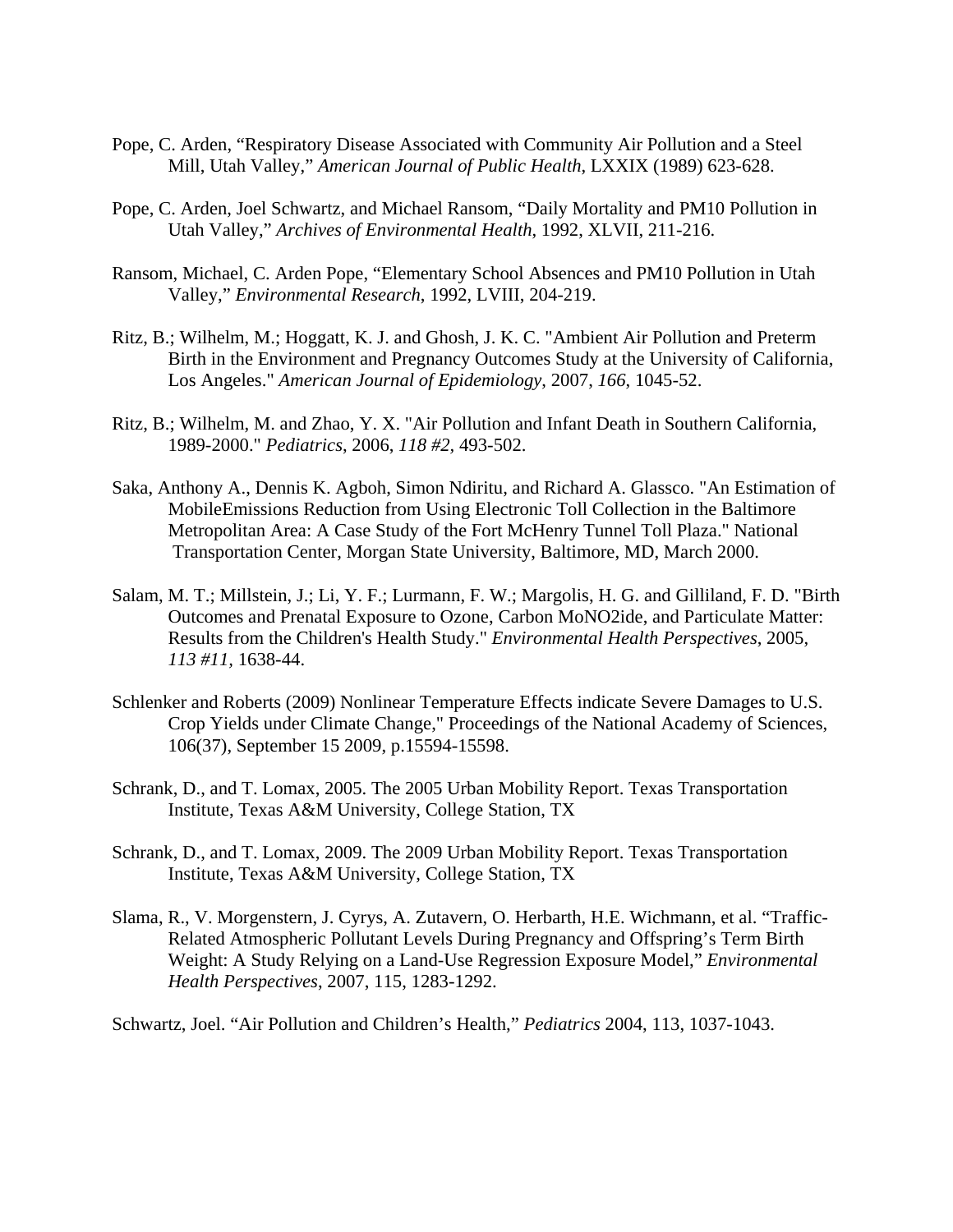- Venigalla, Mohan and Michael Krimmer. "Impact of Electronic Toll Collection and Electronic Screening on Heavy-Duty Vehicle Emissions," *Transportation Research Record: Journal of the Transportation Research Board*, 2007, v. 1987, 11-20.
- Vickrey, William. 1969. "Congestion Theory and Transport Investment." American Economic Review 59: 251-60.
- Warren Reporter. "Motorists Could Encounter Delays During I-78 Toll Plaza Construction," Jan. 8, 2010. http://www.nj.com/warrenreporter/index.ssf/2010/01/motorists\_could\_encounter\_dela.ht ml.
- Wilhelm, M. and B. Ritz. "Residential Proximity to Traffic and Adverse Birth Outcomes in Los Angeles County, California, 1994-1996," *Environmental Health Perspectives*, 2003, 111, 207-216.
- Wilhelm, M. and Ritz, B. "Local Variations in CO and Particulate Air Pollution and Adverse Birth Outcomes in Los Angeles County, California, USA." *Environmental Health Perspectives*, 2005, *113*(9), pp. 1212-21.
- Woodruff, T. J.; Darrow, L. A. and Parker, J. D. "Air Pollution and Postneonatal Infant Mortality in the United States, 1999-2002." *Environmental Health Perspectives*, 2008, *116*(1), pp. 110-15.
- World Health Organization (WHO). Carbon moNO2ide. WHO Air quality guidelines 2nd edition. WHO Regional office for Europe. Copenhagen, 2000.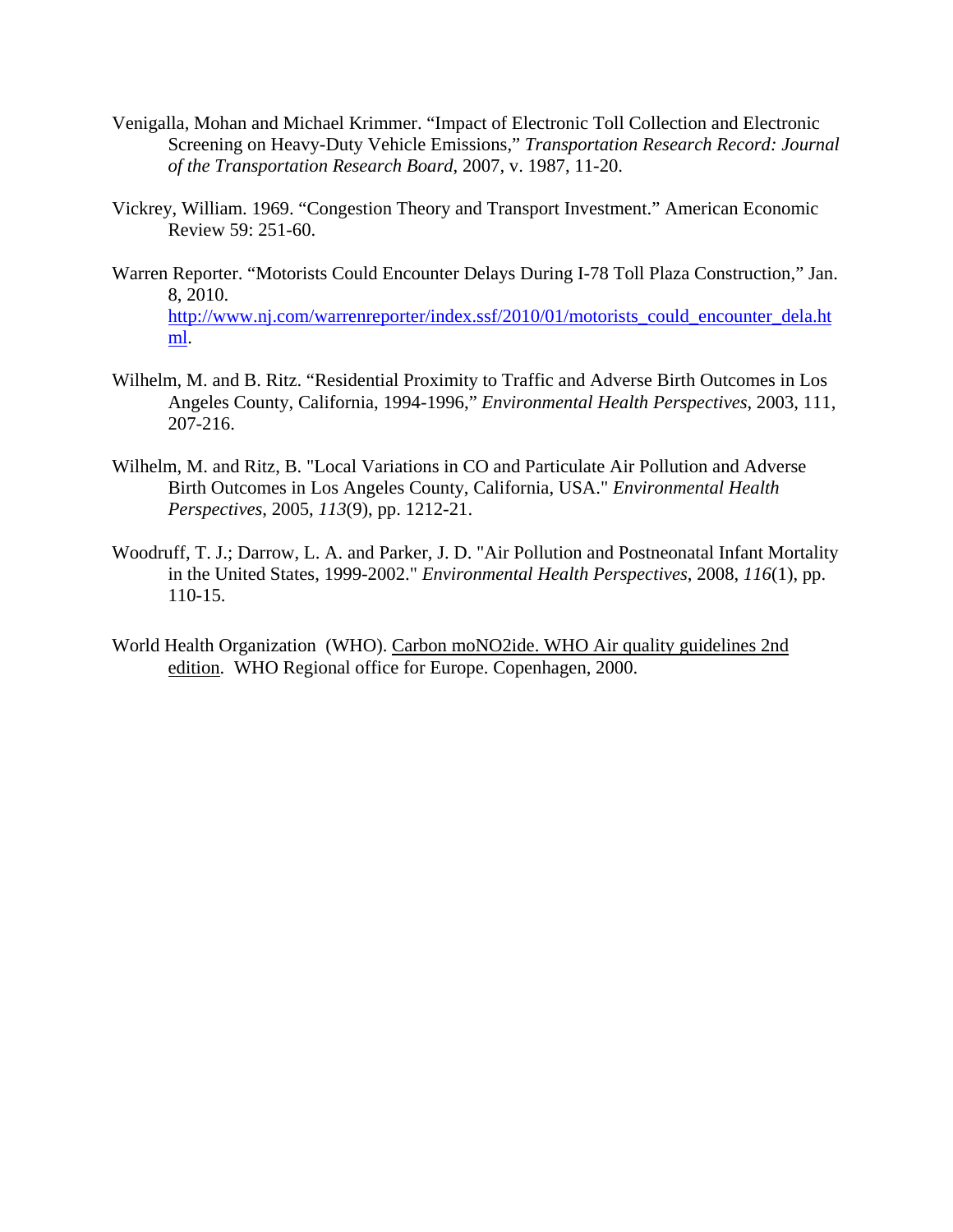

Figure 1: Locations of Roadways and Toll Plazas

Figure 2: Research Design Showing 1.5km and 2km Treatment Radii and 3km from Highway Control Group

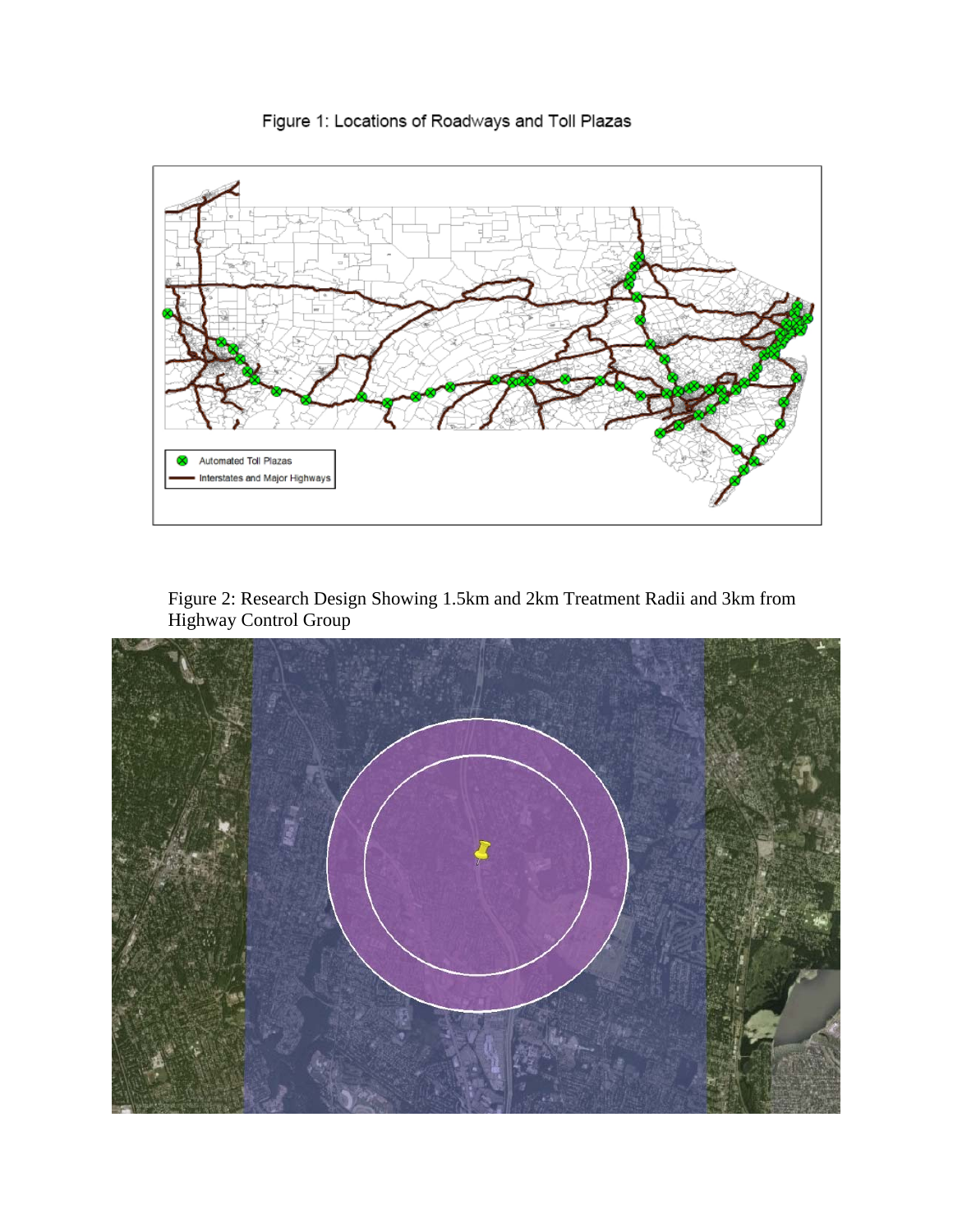



*Note*: Smoothed plots of treatment and control groups using locally weighted regression. To facilitate computation, observations are first grouped into 0.1-mile bins by treatment and control and averaged. The weights are applied using a tricube weighting function (Cleveland 1979) with a bandwidth of 1.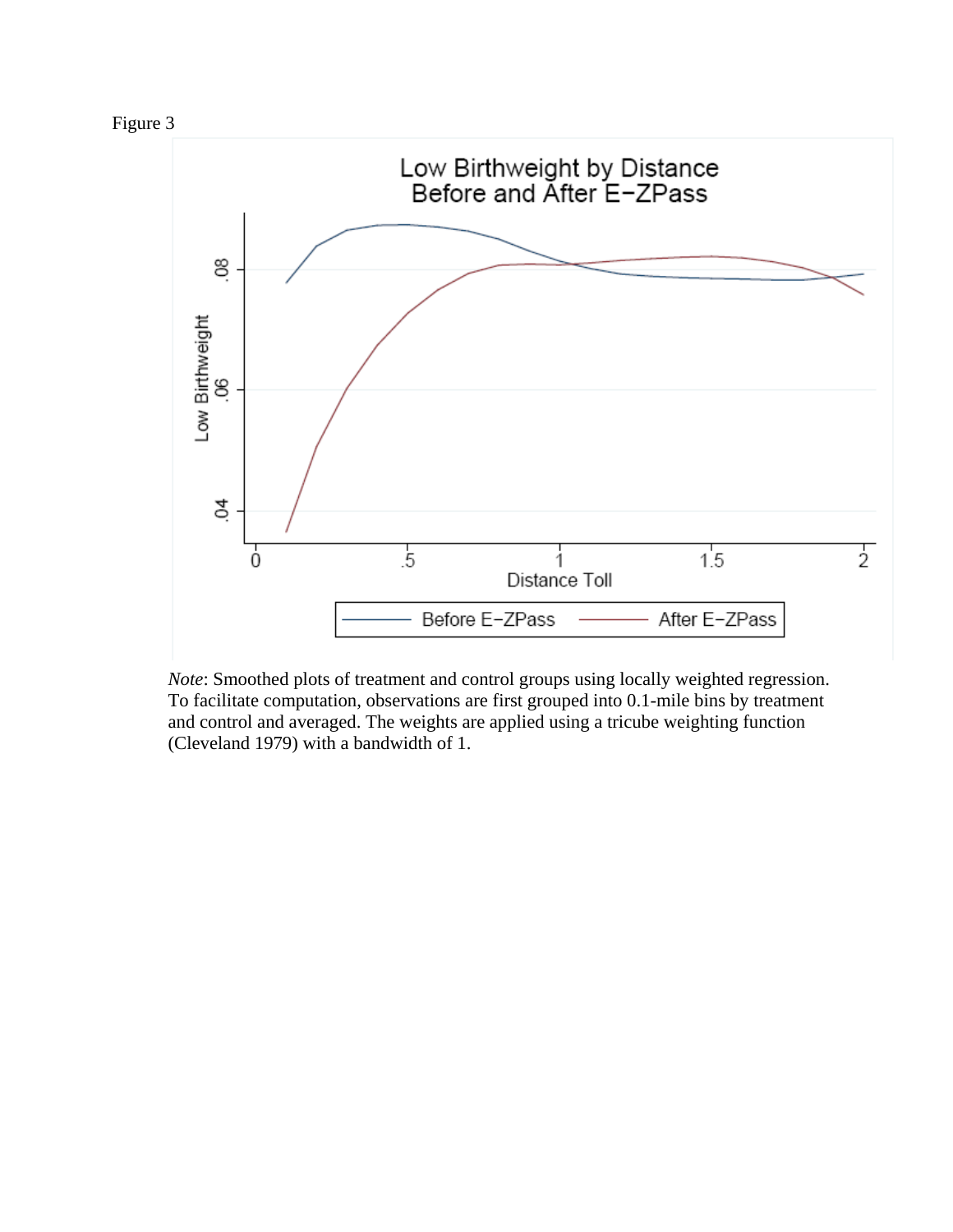



*Note*: Smoothed plots of treatment and control groups using locally weighted regression. To facilitate computation, observations are first grouped into 0.1‐mile bins by treatment and control and averaged. The weights are applied using a tricube weighting function (Cleveland 1979) with a bandwidth of 1.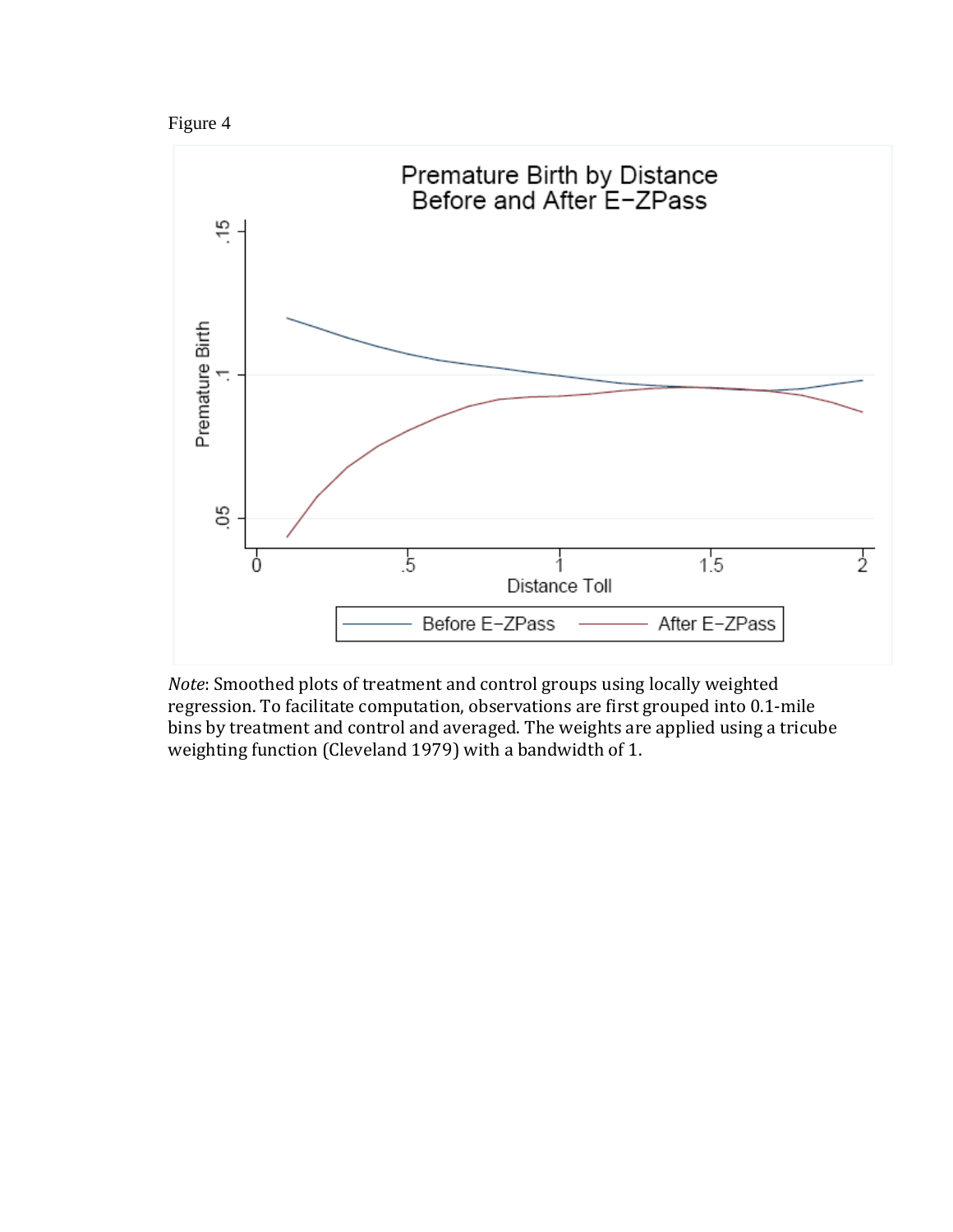Figure 5



*Note*: Smoothed plots of treatment and control groups using locally weighted regression. The weights are applied using a tricube weighting function (Cleveland 1979) with a bandwidth of 1.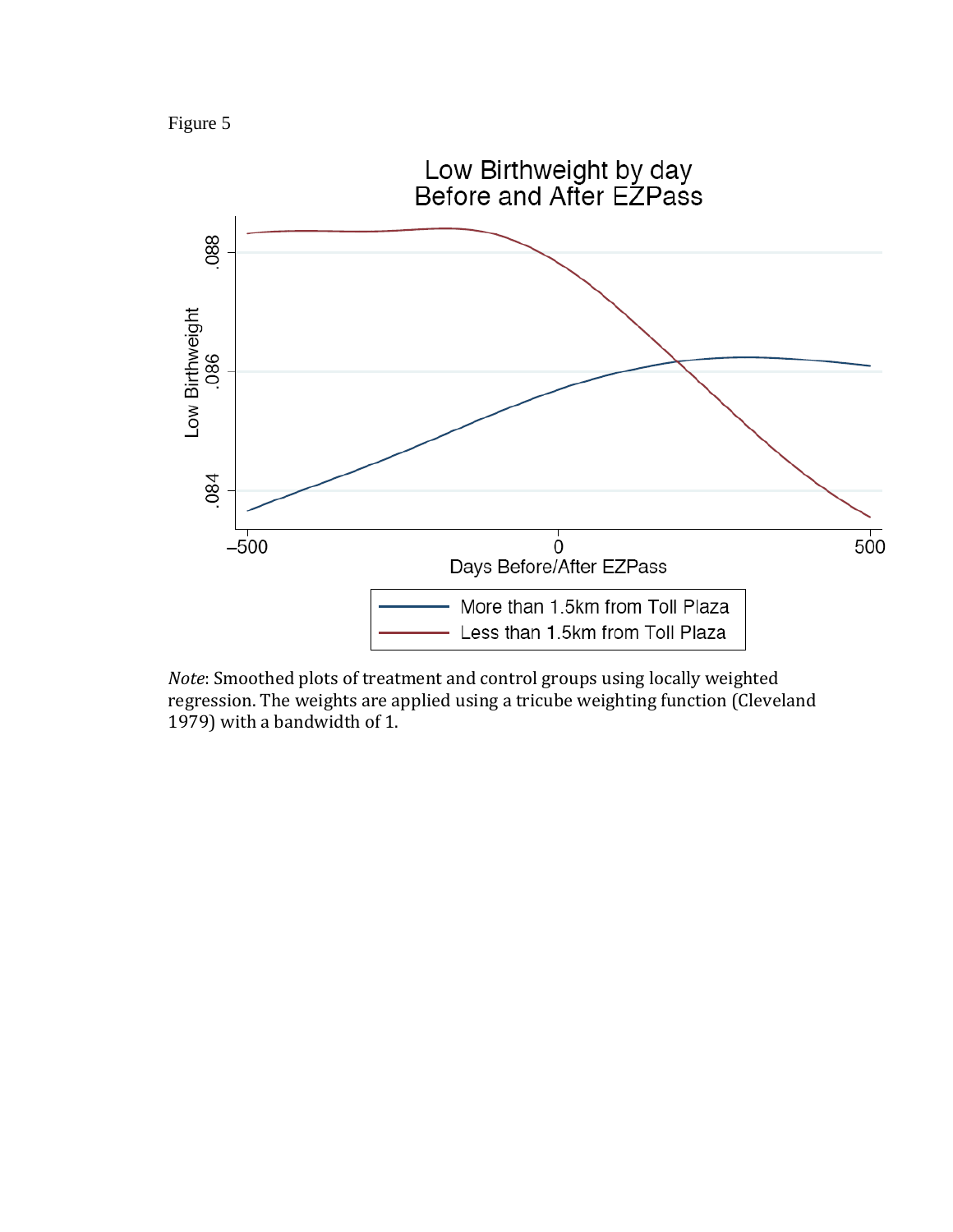



*Note*: Smoothed plots of treatment and control groups using locally weighted regression. The weights are applied using a tricube weighting function (Cleveland 1979) with a bandwidth of 1.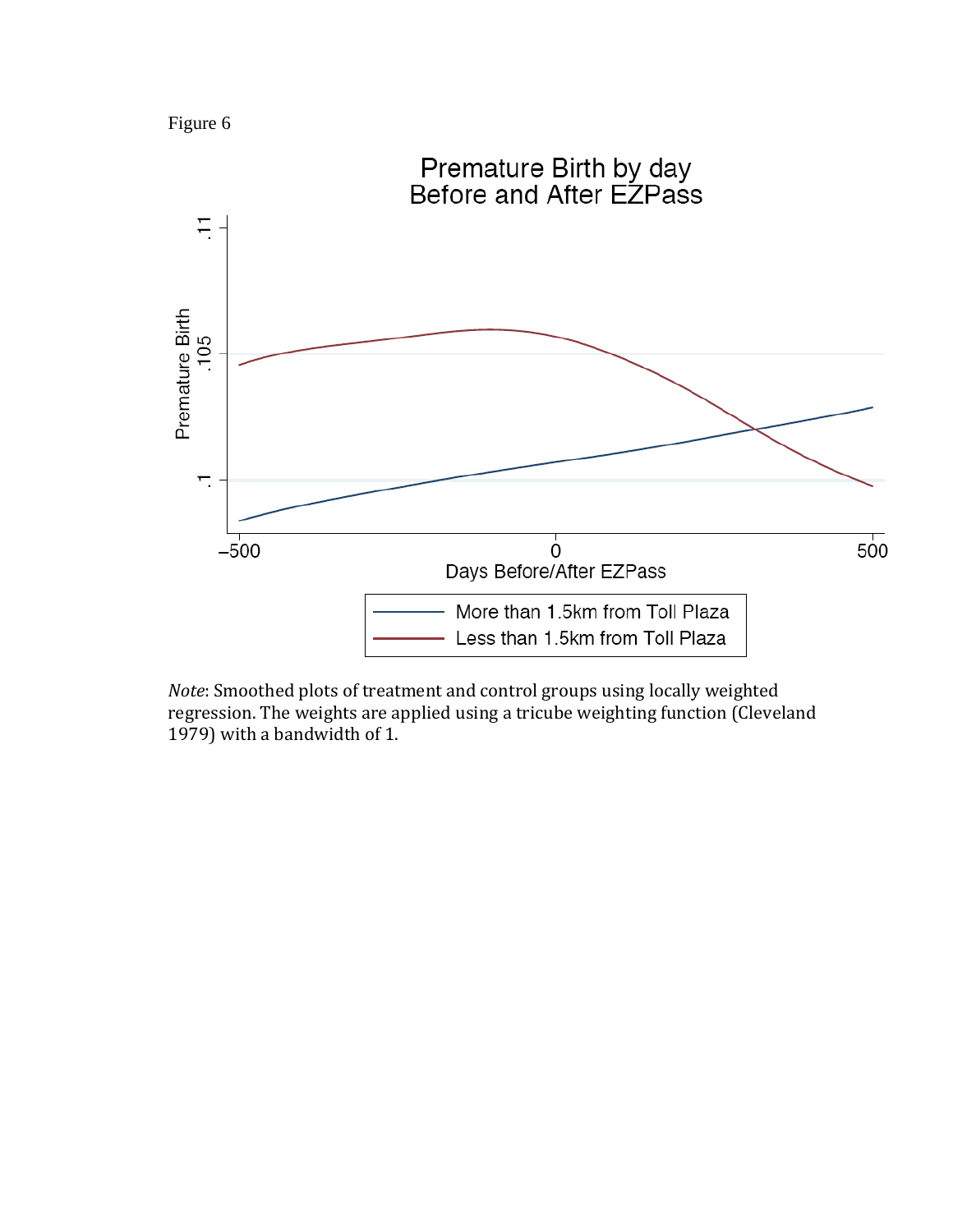#### **Table 1: Summary Statistics**

| i anci A. Dincrence-in-Dincrence Campie | <2km E-Zpass  | <2km E-Zpass | >2km & <10km          | $>2km$ & $<$ 10 $km$ | >10km             |
|-----------------------------------------|---------------|--------------|-----------------------|----------------------|-------------------|
| <b>Outcomes</b>                         | <b>Before</b> | After        | <b>E-Zpass Before</b> | <b>E-Zpass After</b> | <b>Toll Plaza</b> |
| Premature                               | 0.095         | 0.095        | 0.102                 | 0.109                | 0.085             |
| Low Birth Weight                        | 0.082         | 0.078        | 0.089                 | 0.092                | 0.078             |
| <b>Controls</b>                         |               |              |                       |                      |                   |
| Mother Hispanic                         | 0.291         | 0.332        | 0.165                 | 0.229                | 0.054             |
| Mother Black                            | 0.16          | 0.173        | 0.233                 | 0.264                | 0.047             |
| <b>Mother Education</b>                 | 13.12         | 13.2         | 13.276                | 13.24                | 12.92             |
| Mother HS Dropout                       | 0.169         | 0.164        | 0.154                 | 0.163                | 0.173             |
| Mother Smoked                           | 0.089         | 0.075        | 0.109                 | 0.086                | 0.152             |
| Teen Mother                             | 0.073         | 0.061        | 0.082                 | 0.069                | 0.079             |
| <b>Birth Order</b>                      | 1.3           | 1.37         | 1.39                  | 1.46                 | 1.68              |
| Multiple Birth                          | 0.028         | 0.033        | 0.032                 | 0.037                | 0.033             |
| Child Male                              | 0.51          | 0.512        | 0.514                 | 0.512                | 0.512             |
| Distance to Roadway                     | 1.099         | 1.074        | 1.507                 | 1.482                | 21                |
| Number of Obs.                          | 33,758        | 29,677       | 190,904               | 161,145              | 185,795           |
| New Jersey Obs.                         | 26,415        | 26,563       | 128,547               | 133,560              | 70,484            |
| Penn. Obs                               | 7,343         | 3,114        | 62,357                | 27,585               | 115,311           |

Panel A: Difference-in-Difference Sample

### Panel B: Mothers with More than One Birth in Sample

|                         | Ever Birth<2km       | Ever Birth<2km | Never Birth<2km Never Birth<2km |                      |
|-------------------------|----------------------|----------------|---------------------------------|----------------------|
|                         | <b>E-Zpass Plaza</b> | E-Zpass Plaza  | <b>E-Zpass Plaza</b>            | <b>E-Zpass Plaza</b> |
| <b>Outcomes</b>         | <b>Before</b>        | After          | <b>Before</b>                   | After                |
| Premature               | 0.088                | 0.099          | 0.092                           | 0.103                |
| Low Birth Weight        | 0.081                | 0.077          | 0.086                           | 0.086                |
| <b>Controls</b>         |                      |                |                                 |                      |
| Mother Hispanic         | 0.167                | 0.29           | 0.088                           | 0.161                |
| Mother Black            | 0.145                | 0.157          | 0.169                           | 0.171                |
| <b>Mother Education</b> | 12.78                | 12.6           | 12.75                           | 13.13                |
| Mother HS Dropout       | 0.168                | 0.201          | 0.178                           | 0.162                |
| Mother Smoked           | 0.113                | 0.076          | 0.135                           | 0.095                |
| Teen Mother             | 0.041                | 0.044          | 0.072                           | 0.047                |
| <b>Birth Order</b>      | 1.575                | 1.708          | 1.598                           | 1.735                |
| <b>Multiple Birth</b>   | 0.03                 | 0.037          | 0.033                           | 0.046                |
| Child Male              | 0.513                | 0.512          | 0.512                           | 0.512                |
| Distance to Highway     | 3.702                | 2.561          | 5.598                           | 5.3                  |
| Total # Obs.            | 179,537              | 58,180         | 1,640,118                       | 485,351              |
| NJ Obs.                 | 85,565               | 47,012         | 678,025                         | 352,751              |
| PA Obs.                 | 93,972               | 11,168         | 962,093                         | 132,600              |

#### Panel C: Summary Statistics for Housing Sales Data (New Jersey Only)

|                                | <2km E-Zpass  | <2km E-Zpass | $>2km$ & $<$ 10 $km$  | $>2km$ & $< 10km$    |
|--------------------------------|---------------|--------------|-----------------------|----------------------|
|                                | <b>Before</b> | After        | <b>E-Zpass Before</b> | <b>E-Zpass After</b> |
| Sales Price                    | 94,883        | 126,006      | 95.518                | 116.691              |
| Assessed Land Value            | 42.146        | 43.219       | 46.551                | 46,126               |
| <b>Assessed Building Value</b> | 78.234        | 81.437       | 70.093                | 69.752               |
| <b>Total Assessed Value</b>    | 119.166       | 123.640      | 115.129               | 114.403              |
| Year Built                     | 1952          | 1954         | 1951                  | 1950                 |
| Square Footage                 | 1.573         | 1.569        | 1.646                 | 1,675                |
| # Obs.                         | 22,350        | 22,604       | 105,341               | 102,048              |

Notes: All observations in Panels A and C are selected to be within 3km of a busy roadway. Housing price data is only for New Jersey and pertains to housing units, not mothers, as described in the text. The housing price data has been deflated by the CPI (base year=1993).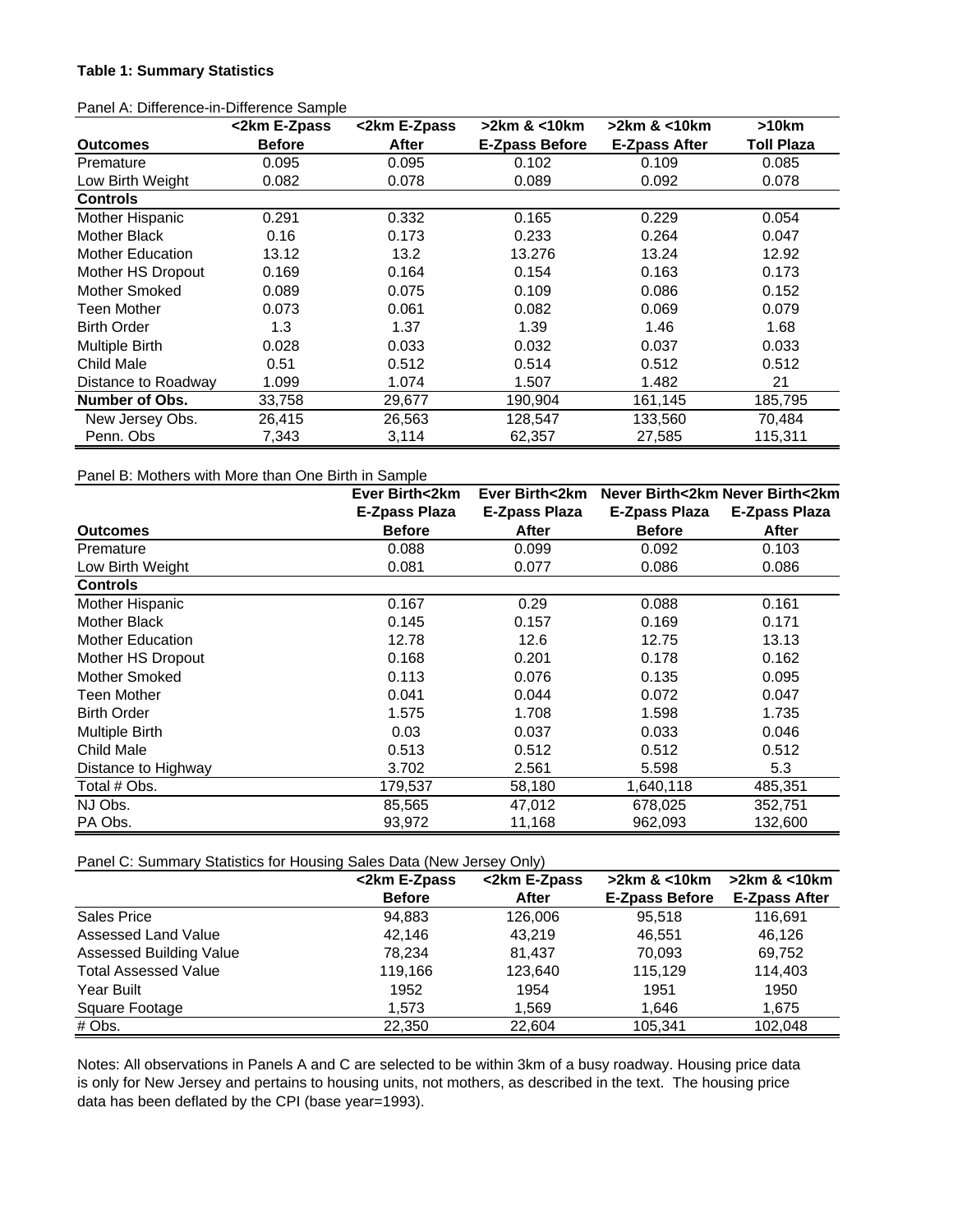|                           | $[1]$        | [2]             | [3]           | [4]            | [5]           | [6]           | [7]               |
|---------------------------|--------------|-----------------|---------------|----------------|---------------|---------------|-------------------|
|                           |              |                 | <b>Mother</b> |                | Teen          | <b>Mother</b> | <b>Housing</b>    |
| Panel 1                   | <b>Black</b> | <b>Hispanic</b> | Yrs. Ed       | <b>Dropout</b> | <b>Mother</b> | <b>Smoked</b> | <b>Sale Price</b> |
| <2km toll*after E-Zpass   | $-0.011$     | $-0.01$         | 0.037         | $-0.007$       | $-0.001$      | $.005*$       | 0.149             |
|                           | [0.011]      | [0.010]         | [0.040]       | [0.005]        | [0.005]       | [0.003]       | [0.103]           |
| # observations            | 397,201      | 406,641         | 406,198       | 397,201        | 412,884       | 402,590       | 252,343           |
| Panel 2                   |              |                 |               |                |               |               |                   |
| <1.5km toll*after E-Zpass | $-0.014$     | $-0.01$         | 0.013         | $-0.003$       | 0.001         | $.007**$      | 0.031             |
|                           | [0.055]      | [0.011]         | [0.010]       | [0.006]        | [0.003]       | [0.003]       | [0.106]           |
| # observations            | 397,201      | 406,641         | 406,198       | 397,201        | 412,884       | 402,590       | 252,343           |

**Table 2: Testing the Validity of the Research Design: Regressions of Maternal Characteristics on E-Zpass Adoption Difference in Difference Specification**

Notes: Each coefficient is from a separate regression. Each coefficient in columns 1-6 is from a regression that also included controls for being within 2km (or 1.5km) of a toll plaza, year of birth, month of birth, indicators for each toll plaza, an indicator for post E-Zpass at nearest toll plaza, and distance to highway. Housing sale price regressions in column 7 include year and month of sale, indicators for nearest toll plaza, an indicator for condo units, distance to highway, municipality fixed effects, square footage (in categories including dummies for missing), and age (in categories, including dummies for missing). Standard errors in brackets. A \*\* indicates that the estimate is statistically significant at the 95% level of confidence. A \* indicates significance at the 90% level of confidence.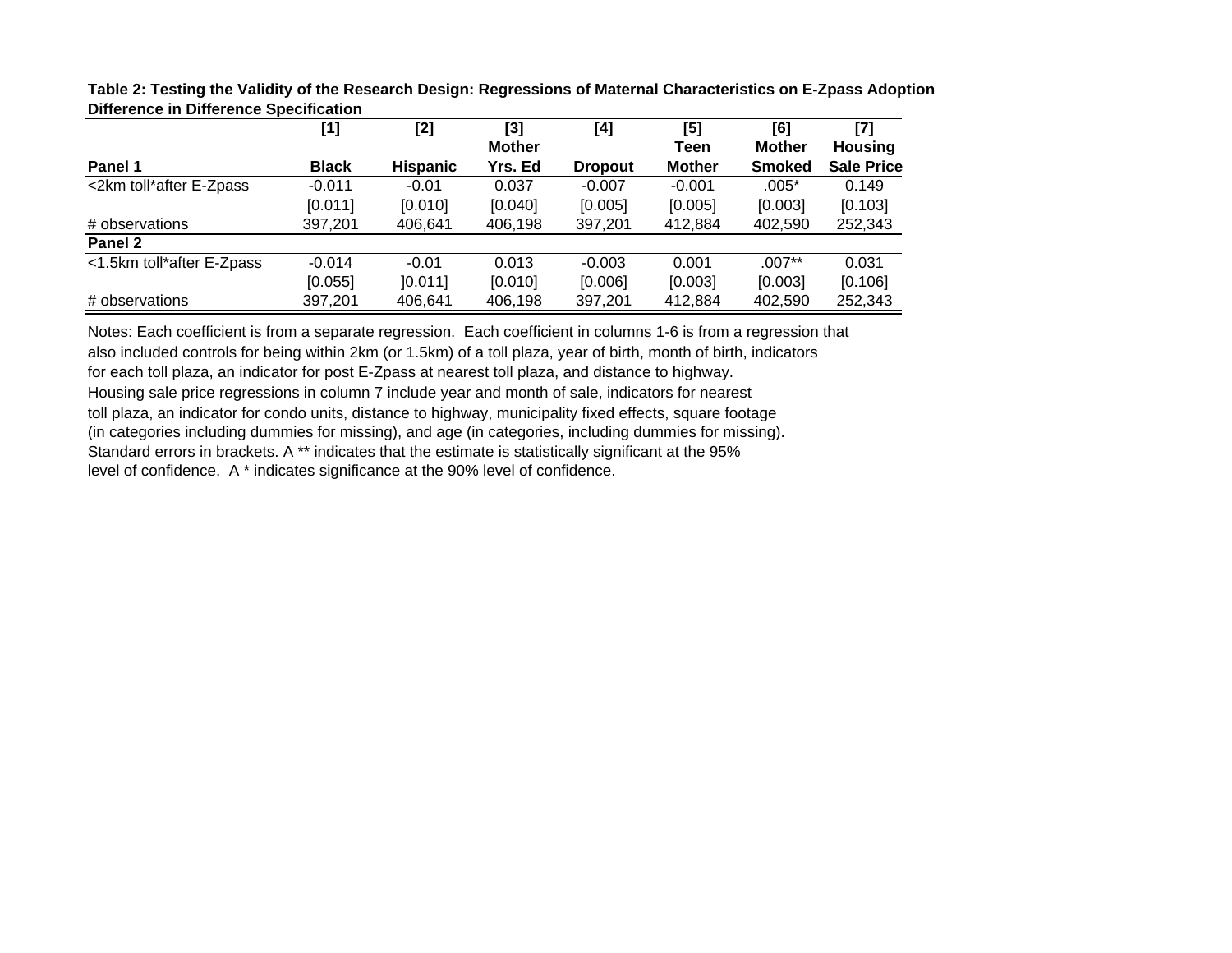|                                 | [1]                | [2]                | $[3]$           | [4]             |
|---------------------------------|--------------------|--------------------|-----------------|-----------------|
| Panel 1                         | <b>Prematurity</b> | <b>Prematurity</b> | <b>LBW</b>      | <b>LBW</b>      |
| <2km toll*after E-Zpass         | $-0.0085$          | $-0.0086$          | $-0.0094$       | $-0.0093$       |
|                                 | $[0.0039]$ **      | $[0.0034]^{**}$    | $[0.0032]^{**}$ | $[0.0028]^{**}$ |
| R-squared                       | 0.0044             | 0.0034             | 0.0032          | 0.0028          |
| Panel 2                         |                    |                    |                 |                 |
| <1.5km toll*after E-Zpass       | $-0.0088$          | $-0.0098$          | $-0.0077$       | $-0.0084$       |
|                                 | $[0.0051]$ *       | $[0.0048]$ **      | $[0.0035]^{**}$ | $[0.0032]^{**}$ |
| R-squared                       | 0.0042             | 0.0048             | 0.0035          | 0.0032          |
| <b>Maternal Characteristics</b> | no                 | yes                | no              | yes             |
| # Obs.                          | 405,802            | 405,802            | 409,673         | 409,673         |

#### **Table 3: Regressions of Birth Outcomes on E-Zpass Adoption Difference in Difference Specification**

Notes: Each coefficient is from a different regression. All regressions also included controls for being within 2km (or 1.5km) of a toll plaza, year of birth, month of birth, toll plaza indicators, an indicator for post E-Zpass, and distance to highway.

Maternal characteristics include: mother black, mother hispanic, mother education (<hs, hs, some college, college +), mother age (19-24, 25-34, 35+), smoking, multiple birth, gender, and birth order, and indicators for missing values.

Standard errors in brackets. A \*\* indicates that the estimate is statistically significant at the 95% level of confidence. A \* indicates significance at the 90% level of confidence.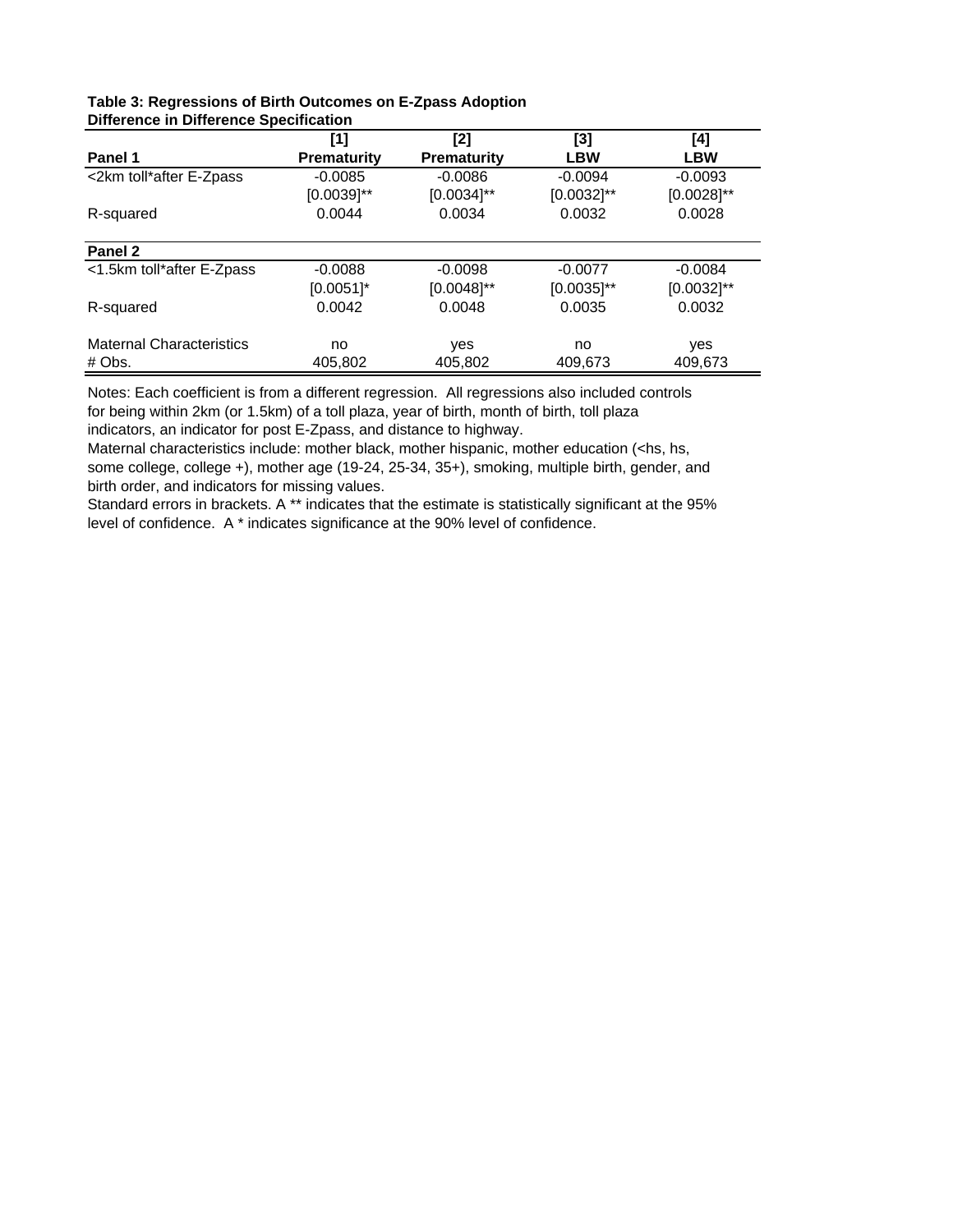|                                                    | [1]                | [2]             |  |
|----------------------------------------------------|--------------------|-----------------|--|
| Panel 1: All obs. within 5km toll plaza            | <b>Prematurity</b> | <b>LBW</b>      |  |
| <2km toll*after E-Zpass                            | $-0.0064$          | $-0.007$        |  |
|                                                    | $[0.0035]$ *       | $[0.0028]^{**}$ |  |
| R-squared                                          | 0.104              | 0.1224          |  |
| # Obs.                                             | 255,711            | 258,226         |  |
| Panel 2: Add time trend for areas near toll plazas |                    |                 |  |
| <2km toll*after E-Zpass                            | $-0.0074$          | $-0.0084$       |  |
|                                                    | $[0.0035]^{**}$    | $[0.0029]^{**}$ |  |
| R-squared                                          | 0.1053             | 0.1222          |  |
| # Obs.                                             | 405,802            | 409,673         |  |
| Panel 3: Propensity Trimmed, .1<=P(near toll)<=.9  |                    |                 |  |
| <2km toll*after E-Zpass                            | $-0.0079$          | $-0.0086$       |  |
|                                                    | $[0.0037]^{**}$    | $[0.0036]^{**}$ |  |
| R-squared                                          | 0.1011             | 0.1222          |  |
| # Obs.                                             | 123,467            | 124,672         |  |
| Panel 4: Non-African Americans Only                |                    |                 |  |
| <2km toll*after E-Zpass                            | $-0.0052$          | $-0.0059$       |  |
|                                                    | [0.0035]           | $[0.0029]$ **   |  |
| R-squared                                          | 0.1078             | 0.1267          |  |
| # Obs.                                             | 311,038            | 314,269         |  |
| <b>Panel 5: African-Americans Only</b>             |                    |                 |  |
| <2km toll*after E-Zpass                            | $-0.0213$          | $-0.0242$       |  |
|                                                    | $[0.0067]^{**}$    | $[0.0064]^{**}$ |  |
| R-squared                                          | 0.0882             | 0.0989          |  |
| # Obs.                                             | 94,764             | 95,404          |  |
| Panel 6: Non-Smokers Only                          |                    |                 |  |
| <2km toll*after E-Zpass                            | $-0.0075$          | $-0.0079$       |  |
|                                                    | $[0.0032]^{**}$    | $[0.0028]^{**}$ |  |
| R-squared                                          | 0.1074             | 0.1232          |  |
| # Obs.                                             | 367,465            | 371,089         |  |

# **Table 4: Robustness Checks, Birth Outcomes on E-Zpass Adoption Difference in Difference Specification**

Notes: See Table 3.